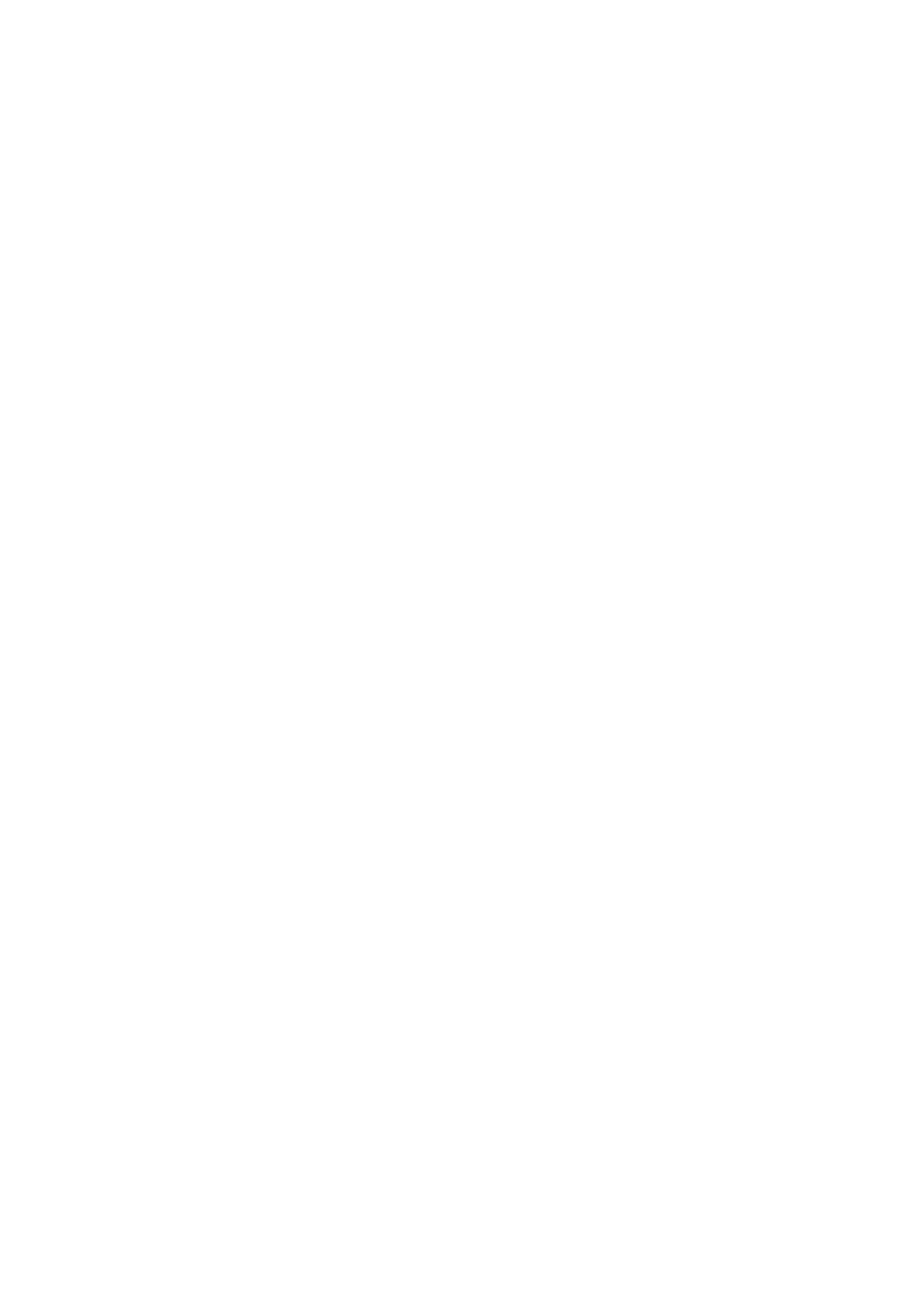Η παρούσα Διπλωματική Εργασία

εκπονήθηκε στα πλαίσια των σπουδών

για την απόκτηση του

**Μεταπτυχιακού Διπλώματος Ειδίκευσης**

στη

**Λογική και Θεωρία Αλγορίθμων και Υπολογισμού**

που απονέμει το

### **Τμήμα Μαθηματικών**

του

**Εθνικού και Καποδιστριακού Πανεπιστημίου Αθηνών**

Εγκρίθηκε την …………… από Εξεταστική Επιτροπή αποτελούμενη από τους:

| <u>Ονοματεπώνυμο</u> | Βαθμίδα | Υπογραφή |  |
|----------------------|---------|----------|--|
|                      |         |          |  |
|                      |         |          |  |
| 3                    |         |          |  |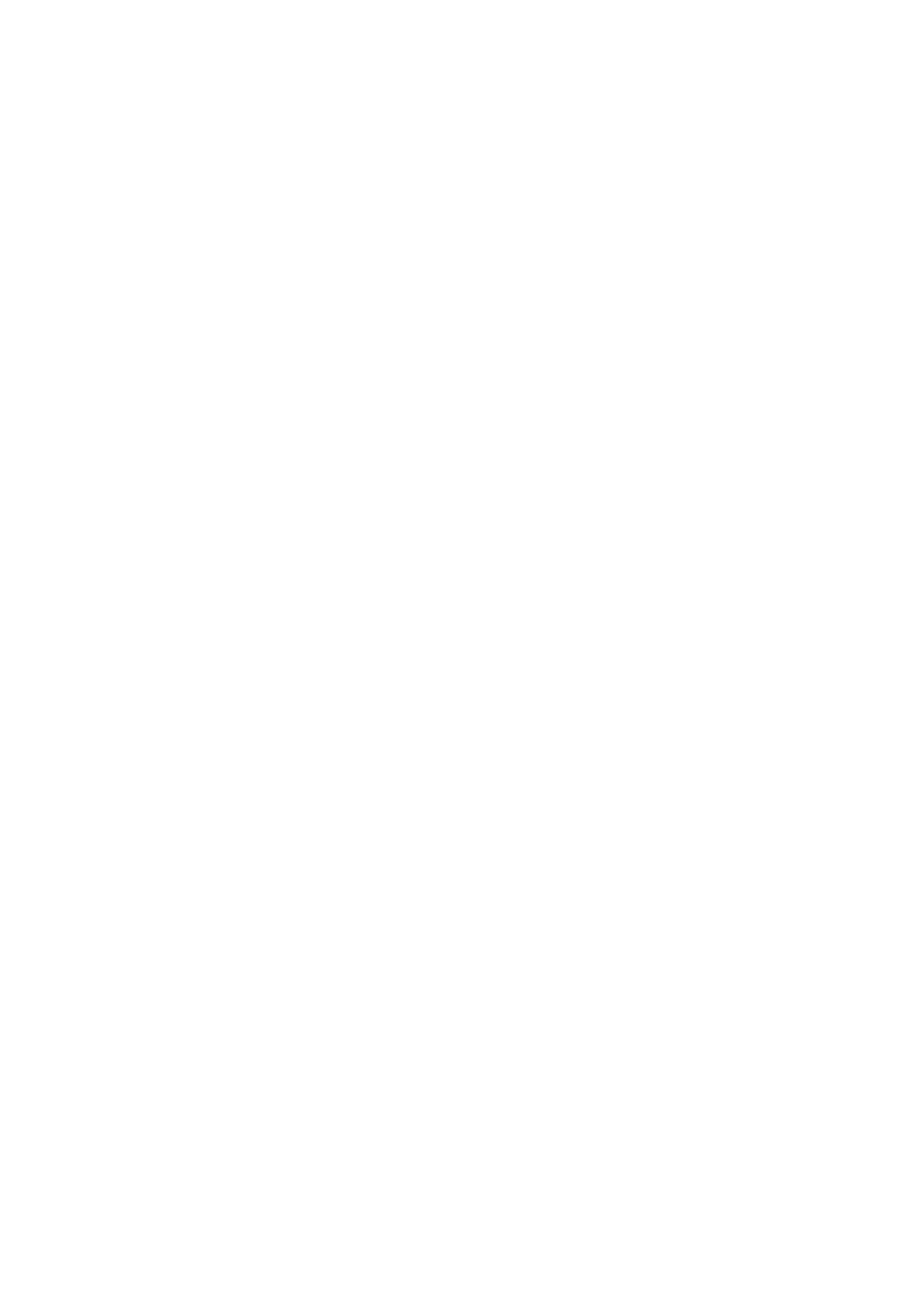#### **Abstract**

In the field of Graph Drawing, there is great interest for results regarding the embedding of a given graph on a grid, mainly due to the applications on the VLSI circuit design. Moreover, determining whether a graph accepts a unit-length embedding, i.e., a matching of its vertices and edges to vertices and edges of a large enough grid, is the same as asking whether the graph is a subgraph of that grid.

We consider the GRID SUBGRAPH problem, in which given a planar (not necessarily connected) graph *G*, we need to determine if *G* is isomorphic to a subgraph of a large enough grid. We prove that this problem is NP-complete by employing simple and intuitive gadgets to perform a reduction from a SAT-variant. In addition we prove that a special case of that problem, the  $(k \times k)$ -GRID SUBGRAPH problem, in which the size of the grid is given in the input, is also NP-complete.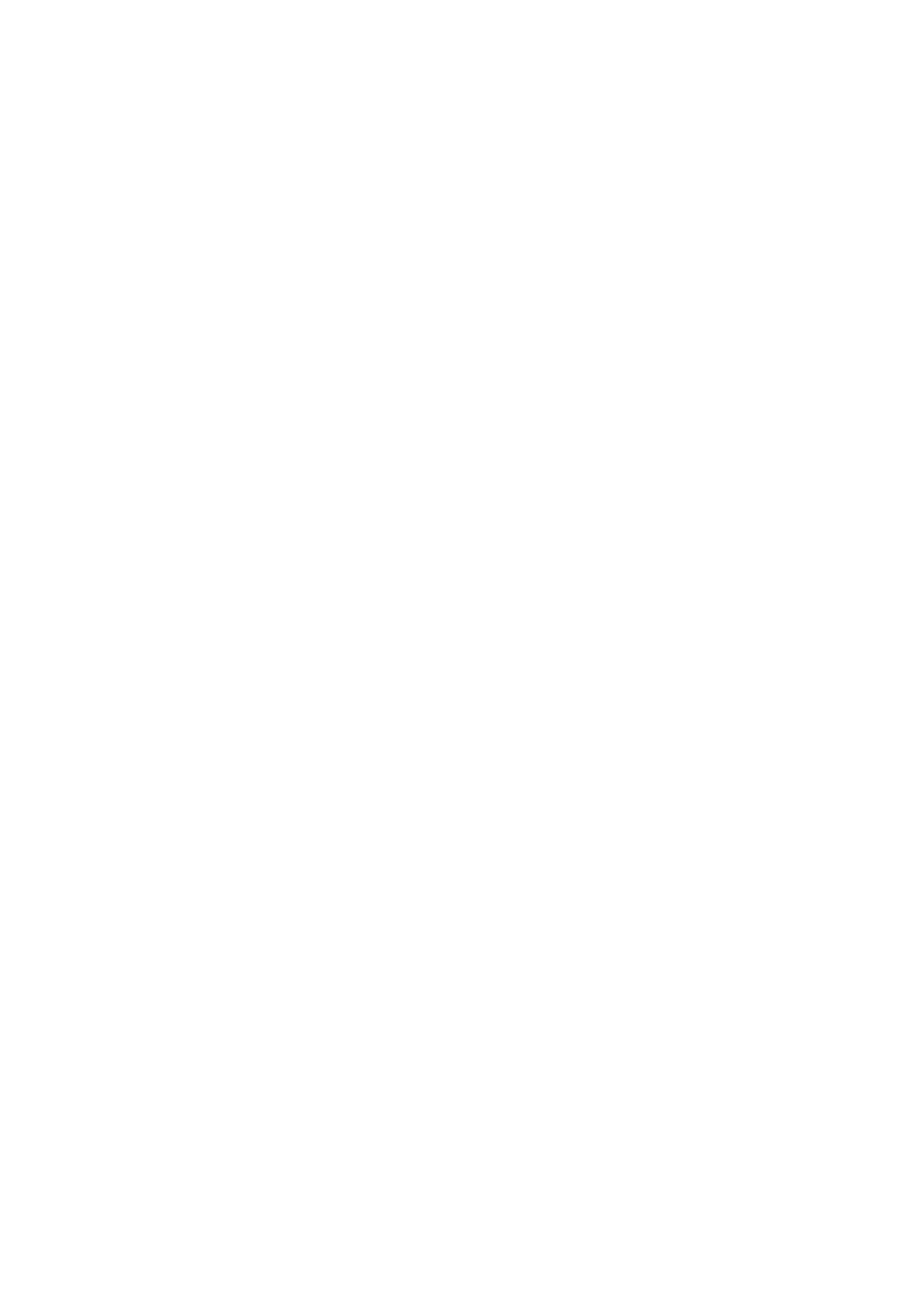#### **Περίληψη**

Στον τομέα της Γραφικής Αναπαράστασης Γραφημάτων υπάρχει μεγάλο ενδιαφέρον για αποτελέσματα σχετικά με την εμβάπτιση ενός δοθέντος γραφήματος πάνω σε μία σχάρα, κυρίως λόγω των εφαρμογών στο σχεδιασμό κυκλωμάτων VLSI. Πιο συγκεκριμένα, το ερώτημα αν ένα γράφημα επιδέχεται εμβάπτιση μοναδιαίου μήκους, δηλαδή μια αντιστοίχιση των κορυφών και των ακμών του γραφήματος σε κορυφές και ακμές μιας αρκετά μεγάλης σχάρας, ταυτίζεται με το ερώτημα αν το γράφημα είναι υπογράφημα της συγκεκριμένης σχάρας.

Θεωρούμε το πρόβλημα **Υπογράφημα Σχάρας**, στο οποίο δοθέντος ενός επίπεδου (όχι απαραίτητα συνεκτικού) γραφήματος *G*, καλούμαστε να αποφανθούμε αν το *G* είναι ισόμορφο με κάποιο υπογράφημα μιας αρκετά μεγάλης σχάρας. Αποδεικνύουμε ότι το πρόβλημα αυτό είναι NP-πλήρες χρησιμοποιώντας απλά και διαισθητικά για να ανάγουμε σε αυτό μία παραλλαγή του προβήματος SAT (ικανοποίησης λογικής φόρμουλας). Προς αυτό αποδεικνύουμε ότι και η ειδική περίπτωση του προβλήματος στην οποία το μέγεθος της σχάρας είναι προκαθορισμένο, γνωστό και ως το πρόβλημα **Υπογράφημα** (*k×k*)**-Σχάρας**, είναι επίσης NP-πλήρες.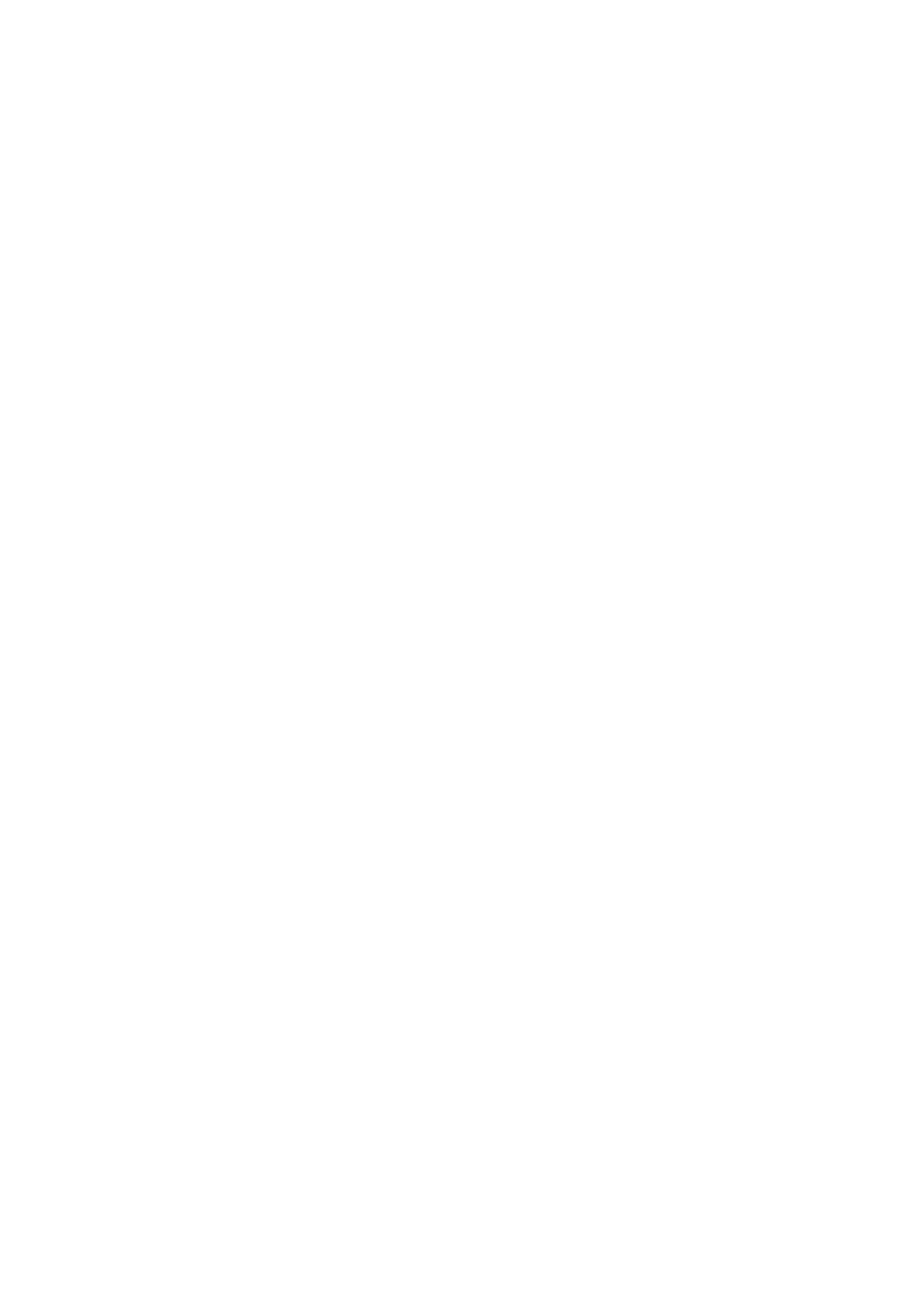### **Ευχαριστίες**

Πρώτα και κύρια θα ήθελα να ευχαριστήσω την οικογένεια μου και τους φίλους μου για την αγάπη τους και την αμέριστη και αδιαπραγμάτευτη στήριξή τους σε κάθε μου εγχείρημα. Επίσης, τη Σοφία, τον Αντώνη και το Νίκο που μου γνώρισαν την ομορφιά των Μαθηματικών. Τέλος, τον επιβλέποντά μου κο Θηλυκό και τα υπόλοιπα μέλη της Graphka για τη συνεχή βοήθεια και καθοδήγηση.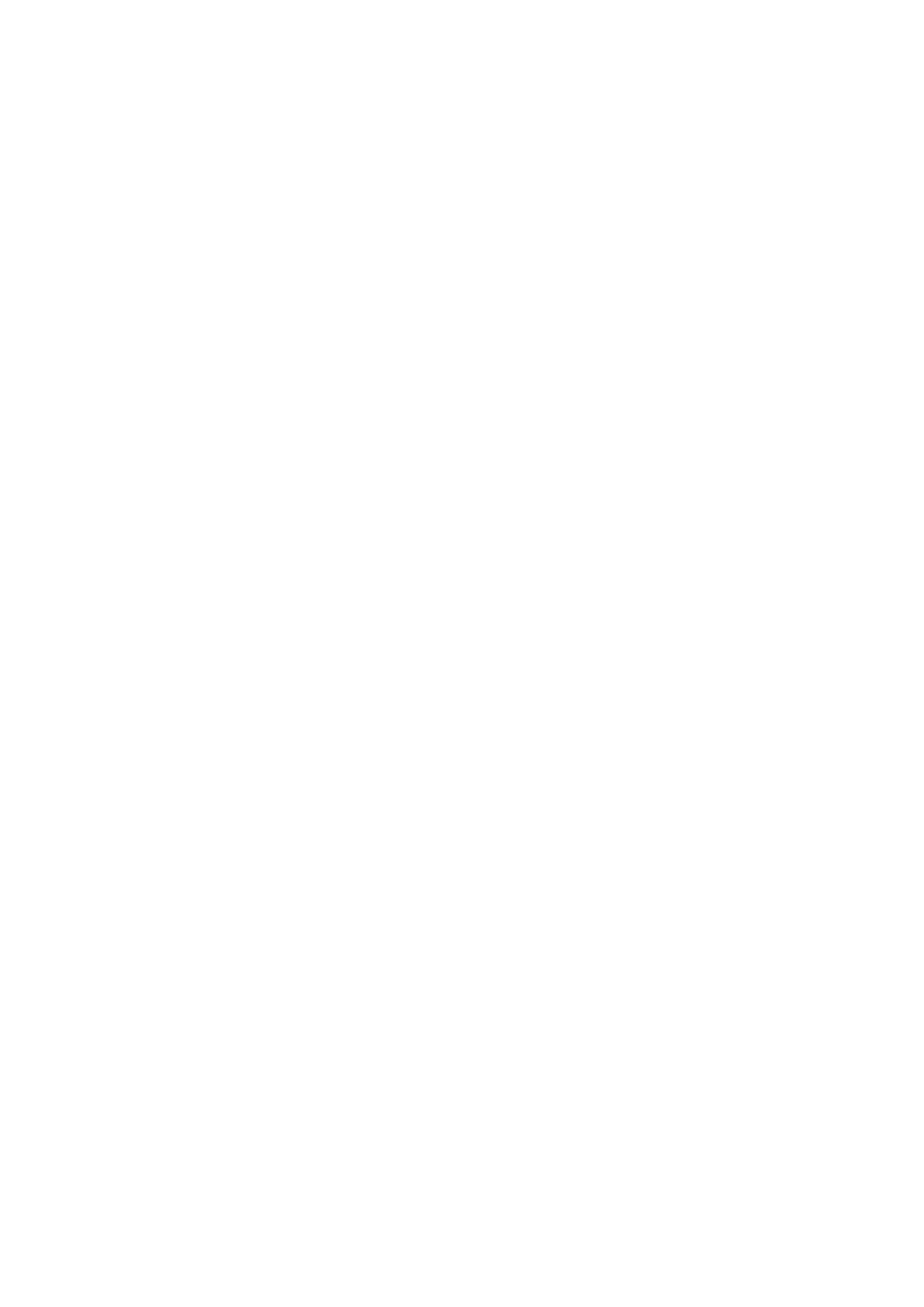## **Contents**

| Abstract                                                    |                  |  |
|-------------------------------------------------------------|------------------|--|
| Περίληψη                                                    | iv               |  |
| Ευχαριστίες                                                 | $\mathbf{V}$     |  |
| 1 An introduction to Graph Theory                           | $\mathbf{1}$     |  |
| 2 An introduction to Theory of Computational Complexity     | $\boldsymbol{6}$ |  |
| 3 Preliminaries                                             | 11               |  |
| 4 A brief look in the history of planar orthogonal drawings | 17               |  |
| 5 The proof                                                 | 20               |  |
| <b>Bibliography</b>                                         | 29               |  |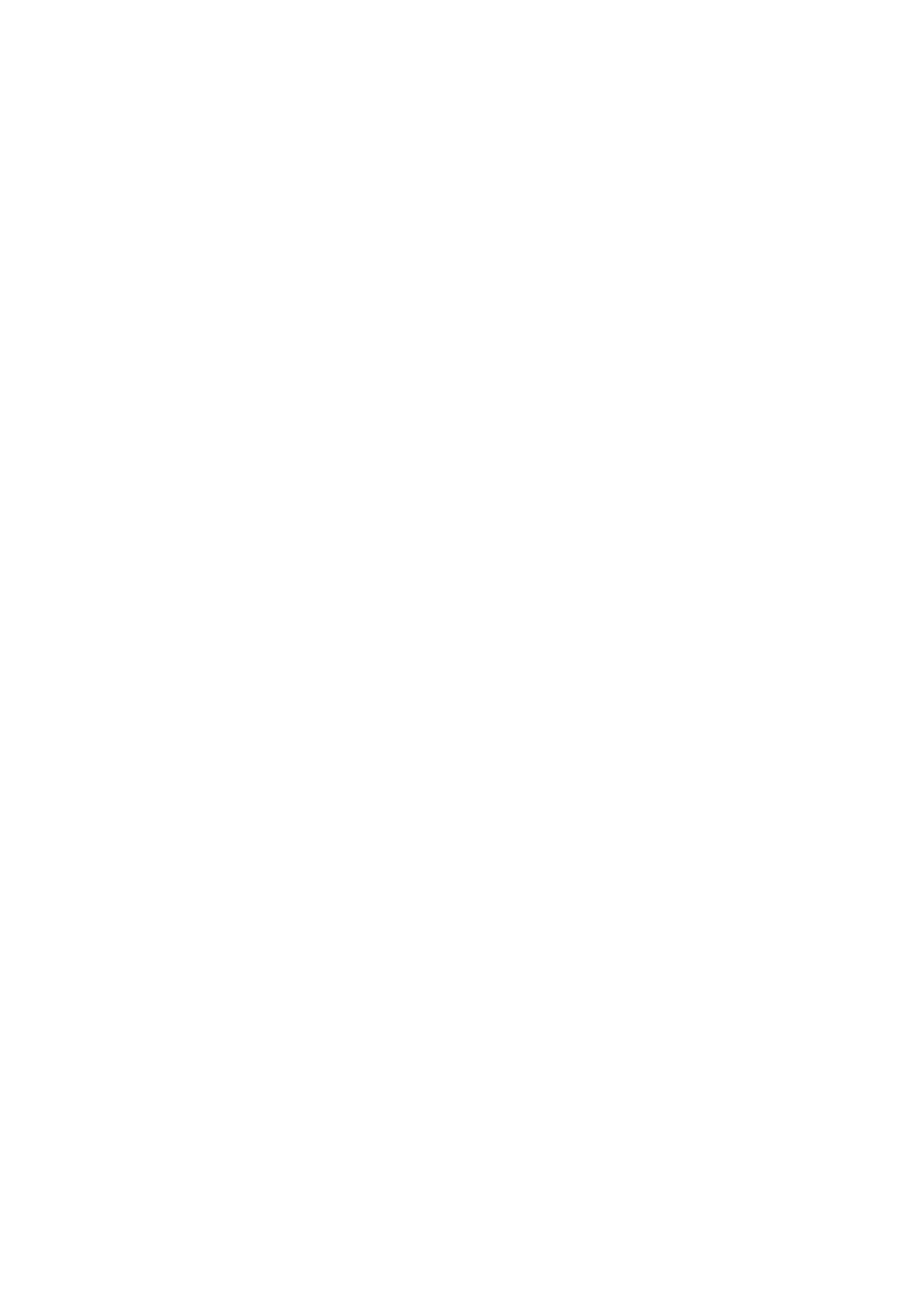# **Chapter 1 An introduction to Graph Theory**

In this chapter we introduce a few basic concepts and definitions of Graph Theory.

**Basic graph definitions.** A *graph G* is defined as an ordered pair (*V, E*) such that  $E \subseteq V \times V$  and  $V \cap E = \emptyset$ . The set *V* (also denoted  $V(G)$ ) is called the graph's *vertex set* while the set *E* (also denoted  $E(G)$ ) is called the *edge set*. Let  $e = \{u, v\} \in E(G)$ , then the vertices *u* and *v* will be called the *endpoints* of *e*. Given a graph *G* and a vertex  $v \in V(G)$ , the edges in  $E(G)$  that contain v as an endpoint will be called *incident to v*. Also, the *degree of v in G*, denoted by  $d_G(v)$  (or simply  $d(v)$  if *G* is implied), is the number of edges incident to *v*. A graph *G′* is *a subgraph of G* (denoted by  $G' \subseteq G$ ) if  $V(G') \subseteq V(G)$  and  $E(G') \subseteq E(G)$ .

In this thesis we only deal with *simple graphs*, i.e., graphs that don't contain multiple edges connecting the same vertices or loops (an edge whose endpoints are the same).

There are many ways to represent a graph. The most visual is by drawing a dot for each member of its vertex set and an arc connecting two dots for each corresponding member of the edge set. A graph *G* is called *planar* if it can be embedded on the plane, i.e., it can be drawn on the plane in such a way that its edges do not intersect apart from any common endpoints.

We consider  $\mathbb N$  to be the set of non-negative integers and for each positive integer *k* we denote by [*k*] the set  $\{1, 2, \ldots, k\}$ . In Set Theory, a *partition* of a set *S* is a collection  $\{S_1, \ldots, S_k\}$ ,  $k \in \mathbb{N}$ , of subsets of *S* such that:  $\bigcup_{i=1}^k S_i = S$  and  $S_i \cap S_j = \emptyset$ , *∀i, j* ∈ [*k*] with  $i \neq j$ . A graph is called *bipartite* if its vertices can be partitioned into two sets such that every edge of the graph has exactly one endpoint in each set.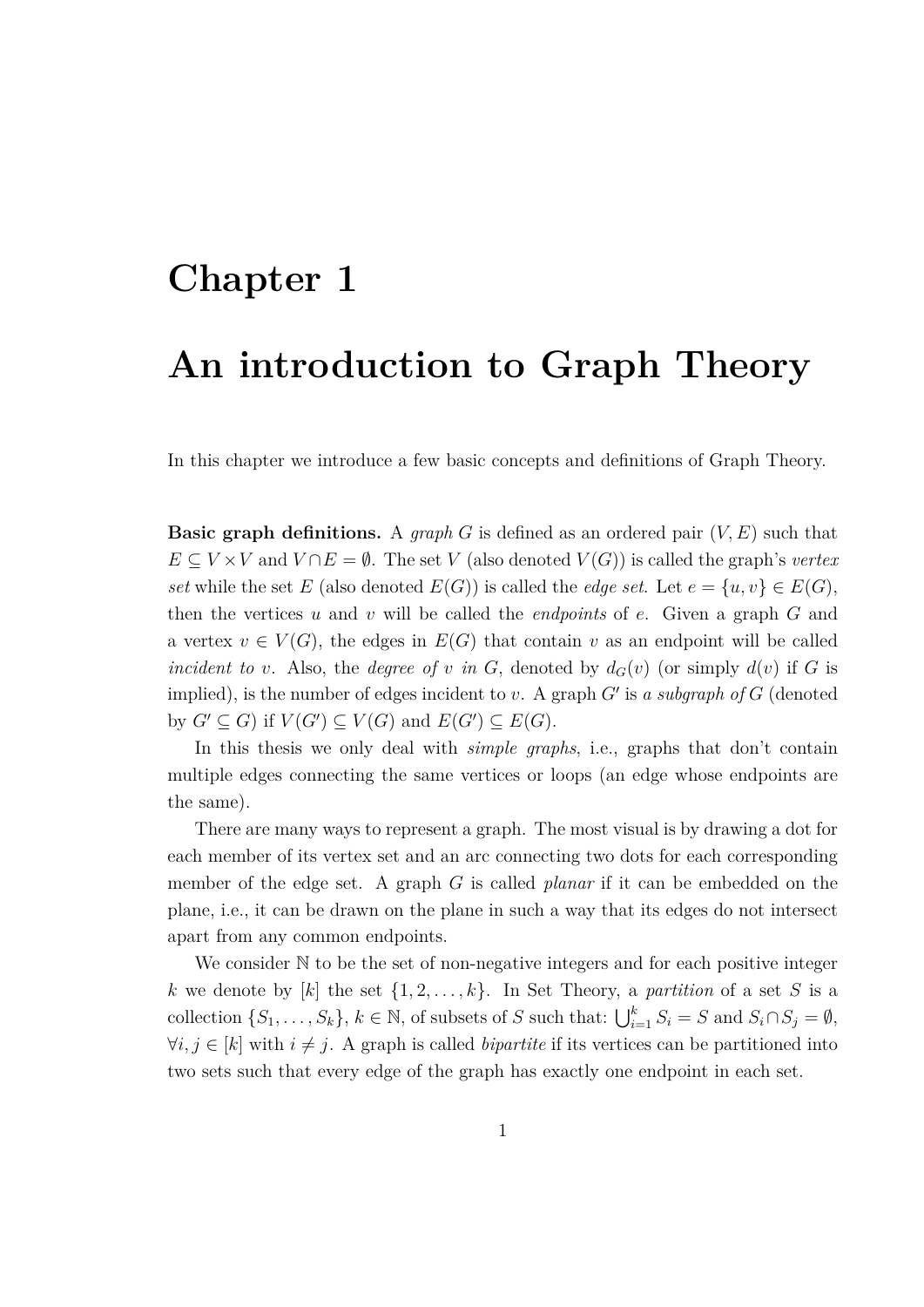A key concept in Graph Theory is that of the isomorphism. Essentially, it is a way to formulate when two distinct graphs are considered to be the same. We say that two graphs *G, H* are *isomorphic* (and denote it by  $G \simeq H$ ) if there is a bijection  $\phi: V(G) \to V(H)$  such that for every  $u, v \in V(G)$  it holds that  $\{u, v\} \in E(G)$  if and only if  $\{\phi(u), \phi(v)\} \in E(H)$ .

A *walk* in a graph is an alternating sequence of vertices and edges that begins and ends with a vertex, and each edge in the walk precedes and is preceded by its two endpoints, respectively. A walk in which all edges are distinct is called a *trail*. Furthermore, a trail in which all vertices are distinct is called a *path* and a trail with the same endpoints and all internal vertices distinct is called a *cycle*. A graph is *connected* if for every pair of its vertices there is a path in the graph connecting them. A graph is called a *forest* if it contains no cycles. A connected, acyclic graph is called a *tree* and its vertices of degree one are called *leaves*. It is easy to see that in a tree there is a unique path between any two of its vertices. A *rooted tree* is a tree with a specific vertex designated to be the root. In a rooted tree, the *parent* of a vertex is the next vertex in the unique path towards the root. Obviously, every vertex apart from the root has a parent and it is unique. The *children* of a vertex are the vertices that have that vertex as a parent. A *binary tree* is a rooted tree in which each vertex has at most two children.

**Common graph classes and operations.** Let us now consider some of the most common classes of graphs. We define the following classes for every positive integers *r* and *l*.

• The graph  $P_r = (\{u_1, \ldots, u_{r+1}\}, \{\{u_1, u_2\}, \ldots, \{u_r, u_{r+1}\}\})$  is called a path of length  $r$  and the vertices  $u_1, u_{r+1}$  are called its *endpoints*.



Figure 1.1: The graph  $P_r$ .

• The graph  $C_r = (\{u_1, \ldots, u_r\}, \{\{u_1, u_2\}, \ldots, \{u_{r-1}, u_r\}, \{u_r, u_1\}\})$  is called a *cycle* of length *r*.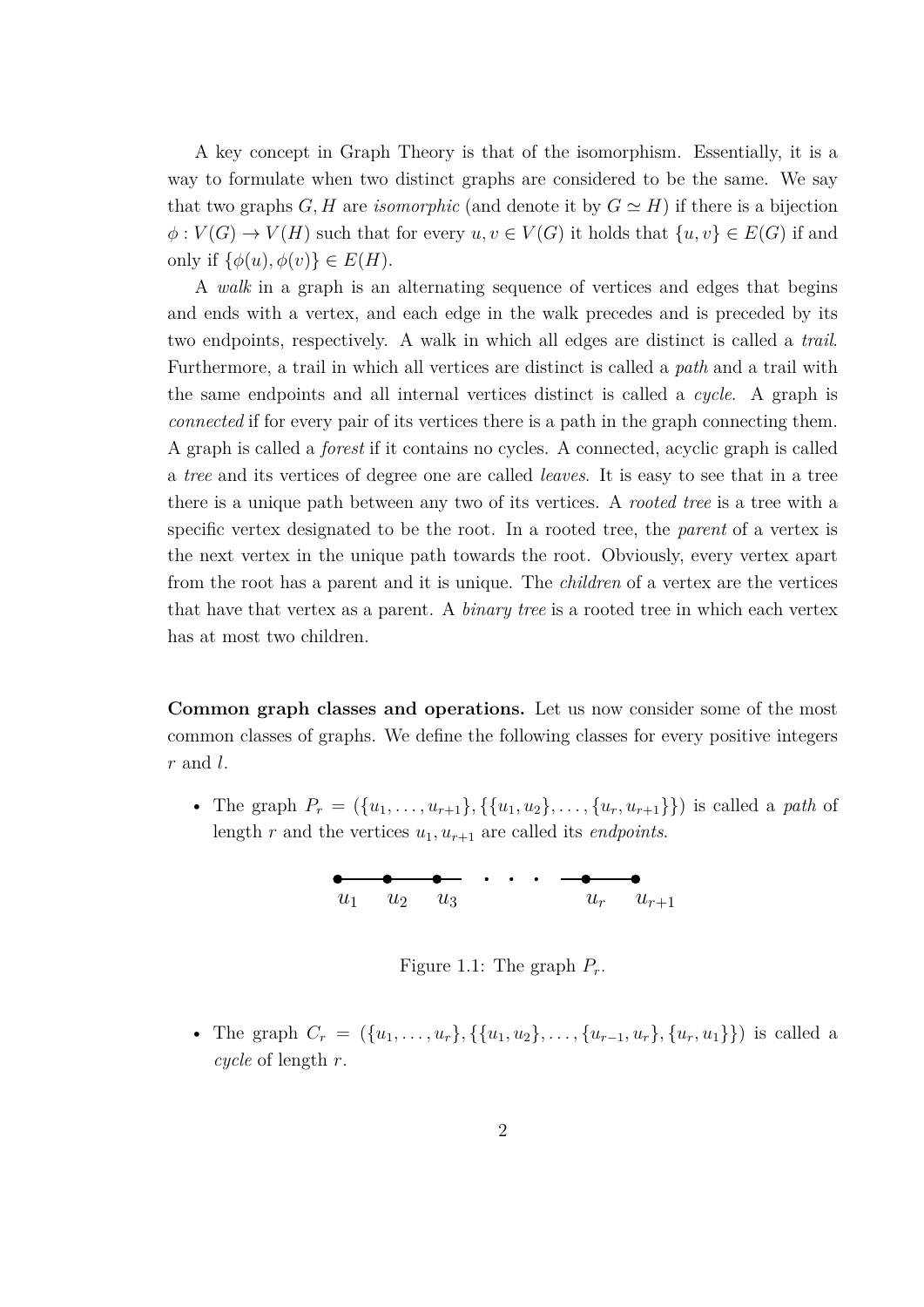

Figure 1.2: The graph  $C_r$ .

• The graph  $K_r = (\{u_1, \ldots, u_r\}, \{\{u_i, u_j\} \mid \forall i, j \in \{1, \ldots, r\}, \text{ such that } i \neq j\})$ is called a *clique* of size *r*.



Figure 1.3: The graph  $K_5$ .

• Let  $V_k = \{1, ..., k\}$  and  $V_l = \{1, ..., l\}$ . The graph  $(V_k \times V_l, \{((x_i, y_i), (x_j, y_j))\})$  $\forall (x_i, y_i), (x_j, y_j) \in V_k \times V_l$ , such that  $|x_i - x_j| + |y_i - y_j| = 1$  is called the  $(k \times l)$ . *grid*. A graph *G* is called a *grid* if it is isomorphic to a  $(k \times k)$ -grid for some  $k \geq 1$ . A grid is a planar bipartite graph.

Figure 1.4: The  $(4 \times 7)$ -grid.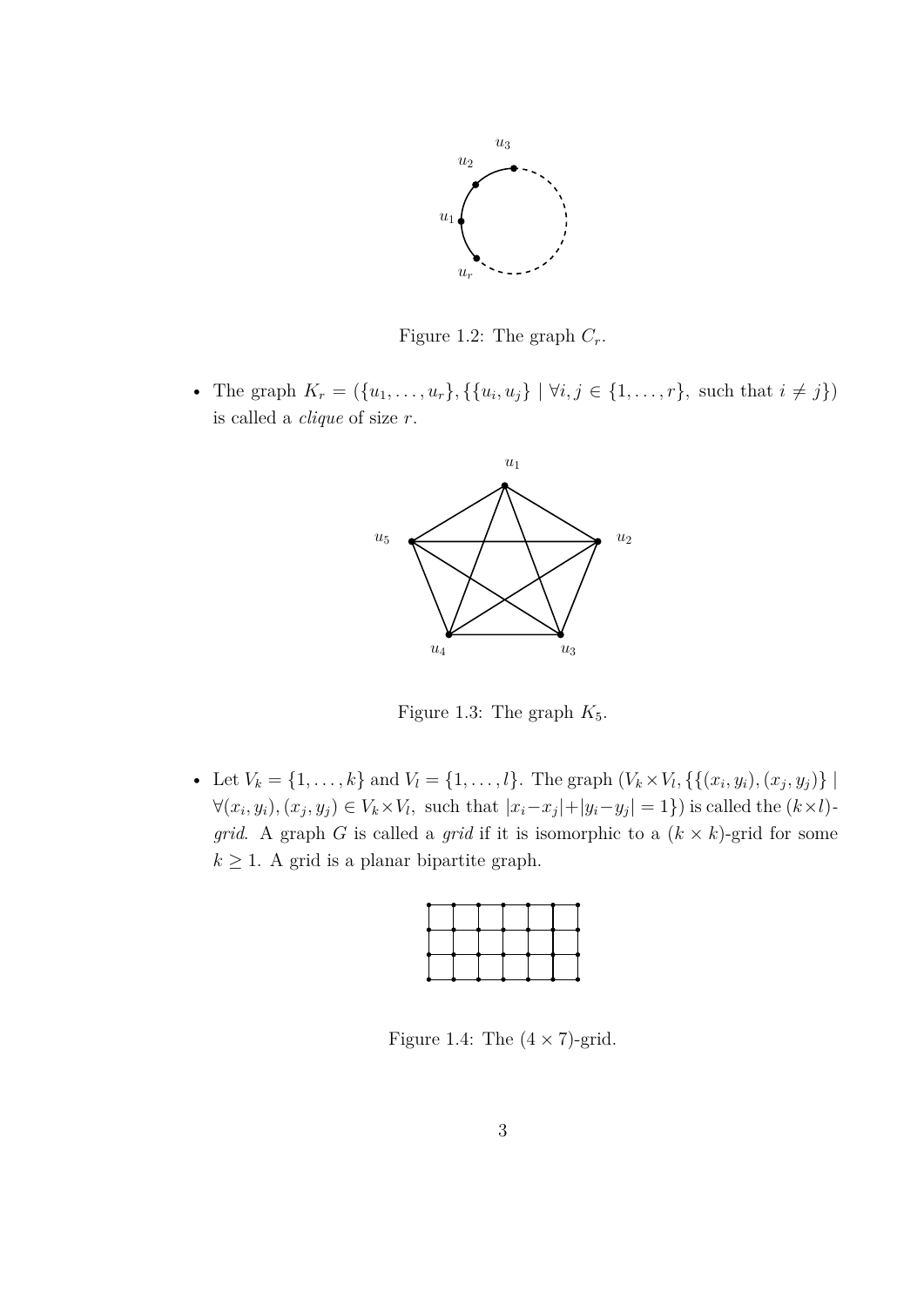On a given graph *G*, we can define the following operations:

- 1. vertex removal,
- 2. edge removal,
- 3. vertex deletion, and
- 4. edge contraction.

Of these four operations, the first two are self-explanatory and for a graph *G* with a vertex  $v \in V(G)$  and an edge  $e \in E(G)$ , they are denoted by  $G \setminus v$  and  $G \setminus e$ , respectively. For the third, let  $G$  be a graph,  $v$  a vertex of degree 2 and  $a, b$  its two neighbours. The *deletion of v from G* results in the graph  $G' = \{V(G \setminus v), E(G) \cup$ *{a, b} \ {{v, a}, {v, b}}}*, which is denoted by *G − v*. For the fourth, let *G* be a graph with at least one edge and  $e = \{u, v\} \in E(G)$ . The *contraction of e from G* results in the graph  $G' = \{V(G) \cup \{w\} \setminus \{u, v\}, E(G) \cup \{\{w, x\} \mid \forall x \in N_{G \setminus e}(u) \cup N_{G \setminus e}(v)\}\setminus \{e\}\},\$ which is denoted by *G*/*e*.

We say that a graph  $G'$  is *a minor* of  $G$ , and denote it by  $G' \leq G$ , if  $G'$  can be obtained from *G* after applying any number of the above four operations in any order. Also, if *G′* can be obtained from *G* by applying only the first three operations, we say that *G'* is an *immersion* of *G*, and denote it by  $G' \leq_{im} G$ . Obviously, if  $G'$  can be obtained from *G* by applying only the first two operations, then *G′* is a subgraph of *G*.

Given two graphs  $G_1$  and  $G_2$ , we define the *union graph* of  $G_1, G_2$  to be the graph *{V*(*G*<sub>1</sub>)*∪V*(*G*<sub>2</sub>)*, E*(*G*<sub>1</sub>)*∪E*(*G*<sub>2</sub>)} and denote it by *G*<sub>1</sub>∪*G*<sub>2</sub>. In the special case where *V*( $G_1$ )∩*V*( $G_2$ ) =  $\emptyset$ , we will call this operation the *disjoint union* of  $G_1$ ,  $G_2$  and denote it by  $G_1 + G_2$ .

**Graph drawing.** An *orthogonal grid embedding* is a mapping that maps the vertices of a (planar) graph *G* into grid points and the edges into interior disjoint path segments of the grid. If all the paths of the mapping have length of one, we call the embedding a *unit-length embedding*. We refer to such set of points and unit-length segments as a grid drawing. For simplicity, we will not distinguish between the mapping and the resulting drawing of the graph. We consider two embeddings to be the same if they correspond to the same drawing up to rotation, translation, and reflection. In an orthogonal grid embedding, two adjacent edges form a *bend* if they are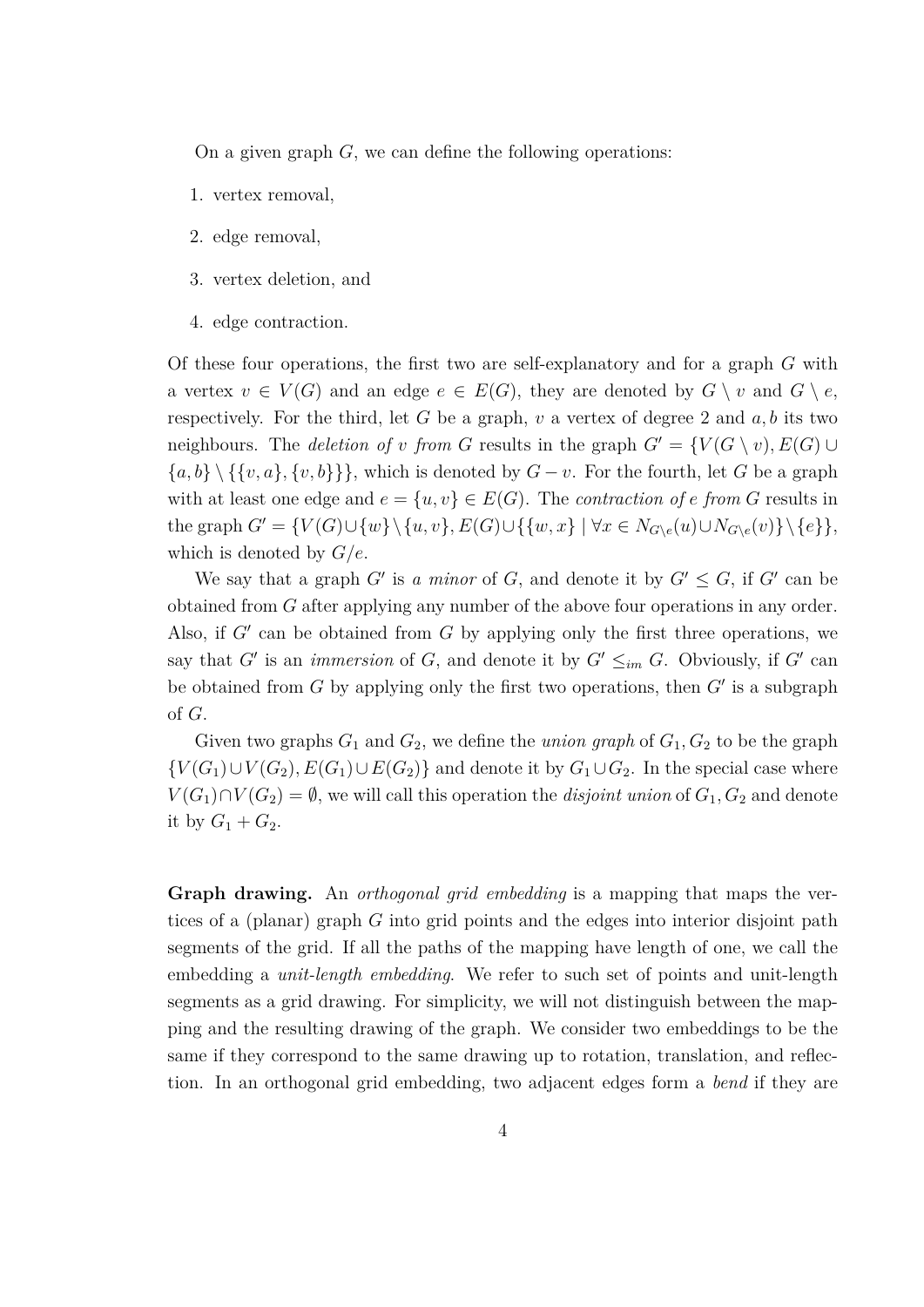drawn perpendicularly. A path is called *straight* if it contains no bends, otherwise it is called *bending*.

A careful study of the above definitions reveals the connection between the two terminologies, namely that a graph accepts an orthogonal grid embedding if and only if it is an immersion of some grid. Similarly, a graph accepts a unit-length embedding if and only if it is a subgraph of some grid. A graph with the last property is sometimes also called a *partial grid* in bibliography (see for example [4]).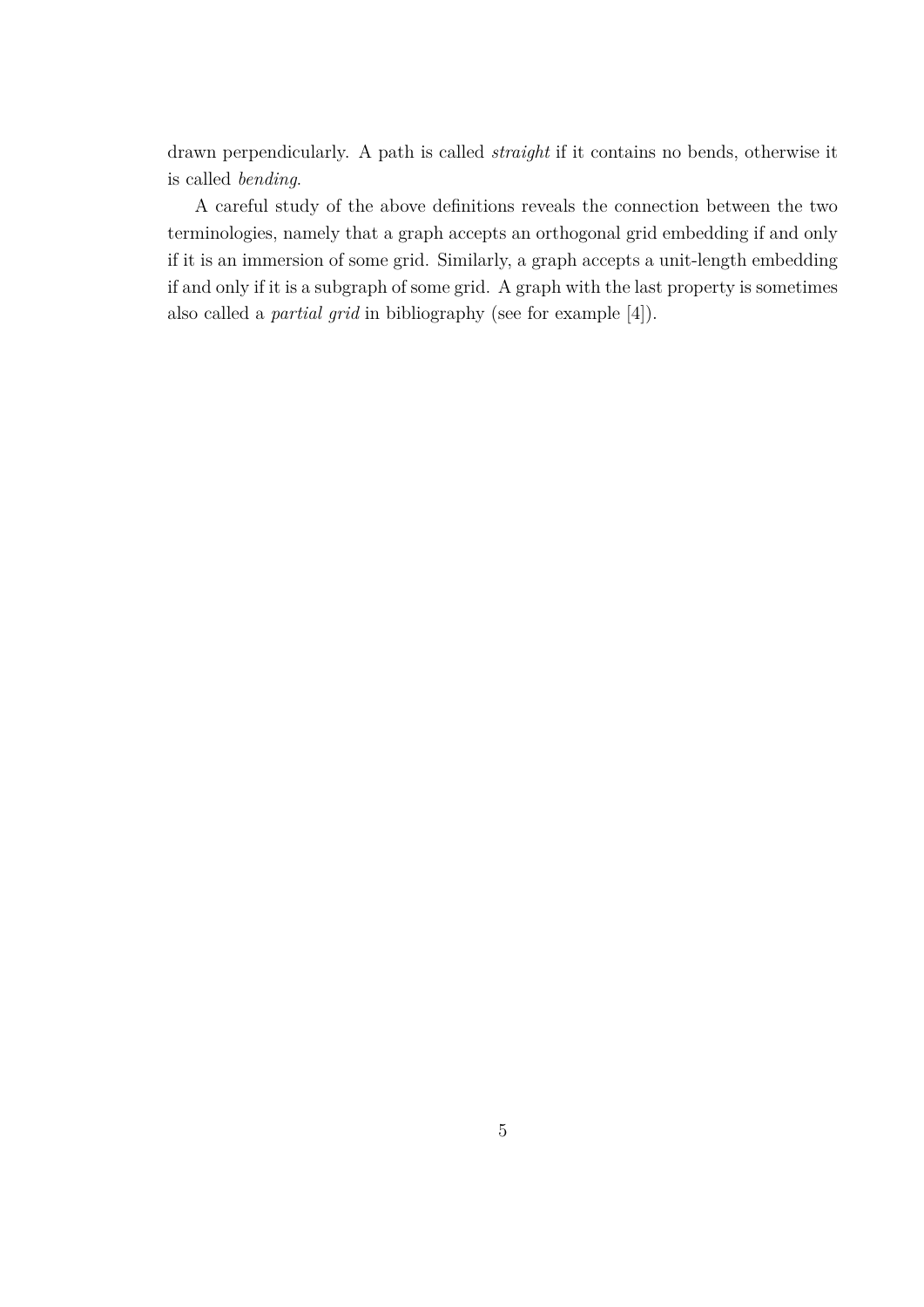### **Chapter 2**

## **An introduction to Theory of Computational Complexity**

Intuitively, an algorithm is a set of instructions or commands that one needs to follow in order to solve a specific problem for many possible inputs, like a recipe. The first question one will naturally ask when tackling a problem is whether the problem can be solved or not. But what does it mean for a problem to be solvable?

There was a great effort over the first half of the  $20<sup>th</sup>$  century by distinguished mathematicians such as Alonzo Church, Alan Turing, Stephen Kleene, Emil Post, and others, to rigidly define the concept of "solvable", or "computable". Many different models were proposed independently but nearly all of them turned out to be equivalent. Arguably the simplest and most elegant of those is the Turing Machine. A *deterministic Turing Machine* (or TM for short) accepts an infinite tape as input and consists of a head which reads a single cell of the tape at a time and the cell may contain just one of two symbols, for example *{*0*,* 1*}*, or be empty. Then, according to a predefined set of instructions, the machine can write a (new) symbol on that cell and move to the next cell in either direction to continue its function, or halt. Although at first glance it may appear that such a crude and simple computing machine can not be very powerful, on the contrary its computing capabilities are equivalent to the best modern computer! Of course its computation is extremely slow, but the important thing is that any problem that can be solved by the latter, can be solved by a TM as well.

**Measuring the complexity.** Having determined the computability of a certain problem, the next natural step would be to focus on its complexity. The measures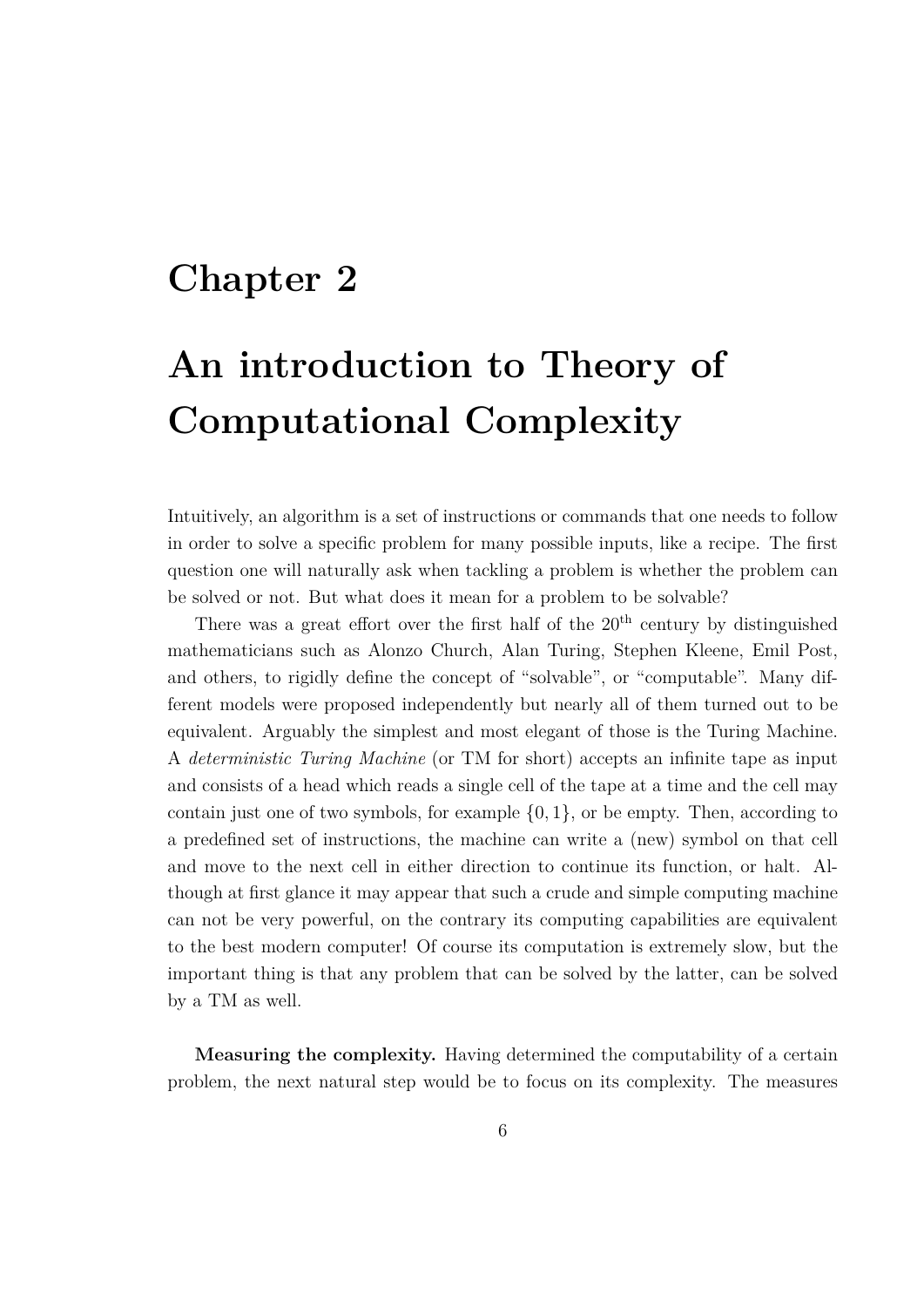we usually employ to that end are the running time of the machine and the required memory, representing the *time complexity* and the *space complexity*, respectively. At this point we should elaborate a little on what we mean exactly by "running time". It is customary to count a machine's running time in *steps*, where in each step the machine performs an elementary operation. As we hinted before, we have built a problem-solving machine with certain instructions, so that it is able to solve any *instance* of the problem (i.e., any possible data-input for this specific problem), not just one. For example, if we designed a TM that computes the size of the largest cycle in a graph, the machine could perform its computation on any possible graph given as an input. Evidently, the machine's running time might differ greatly between inputs of the same size. Therefore, in order to measure its running time, we can use the fastest computation over all instances (best-case scenario), the slowest computation (worst-case scenario), or the expected time (average-case scenario). Of those, the most common and the one we are going to employ, is the worst-case analysis. One last thing we need to consider is that the running time should not be an absolute measure, in the sense that it is normal for larger inputs to need more time than smaller ones. Hence, we measure the running time with respect to the size of the input, and since constants don't matter much when the size of the input tends to infinity, we will use the *O-notation*. Saying, for example, that a TM runs in linear time (or, equivalently, in time  $\mathcal{O}(n)$ ), means that on an input of size *n*, there is a constant *c*, such that the machine will stop after at most  $c \cdot n$  steps (see Figure 2.1).



Figure 2.1:  $f(x) = \mathcal{O}(g(x))$  since  $f(x) \leq g(x)$  as *x* tends to infinity.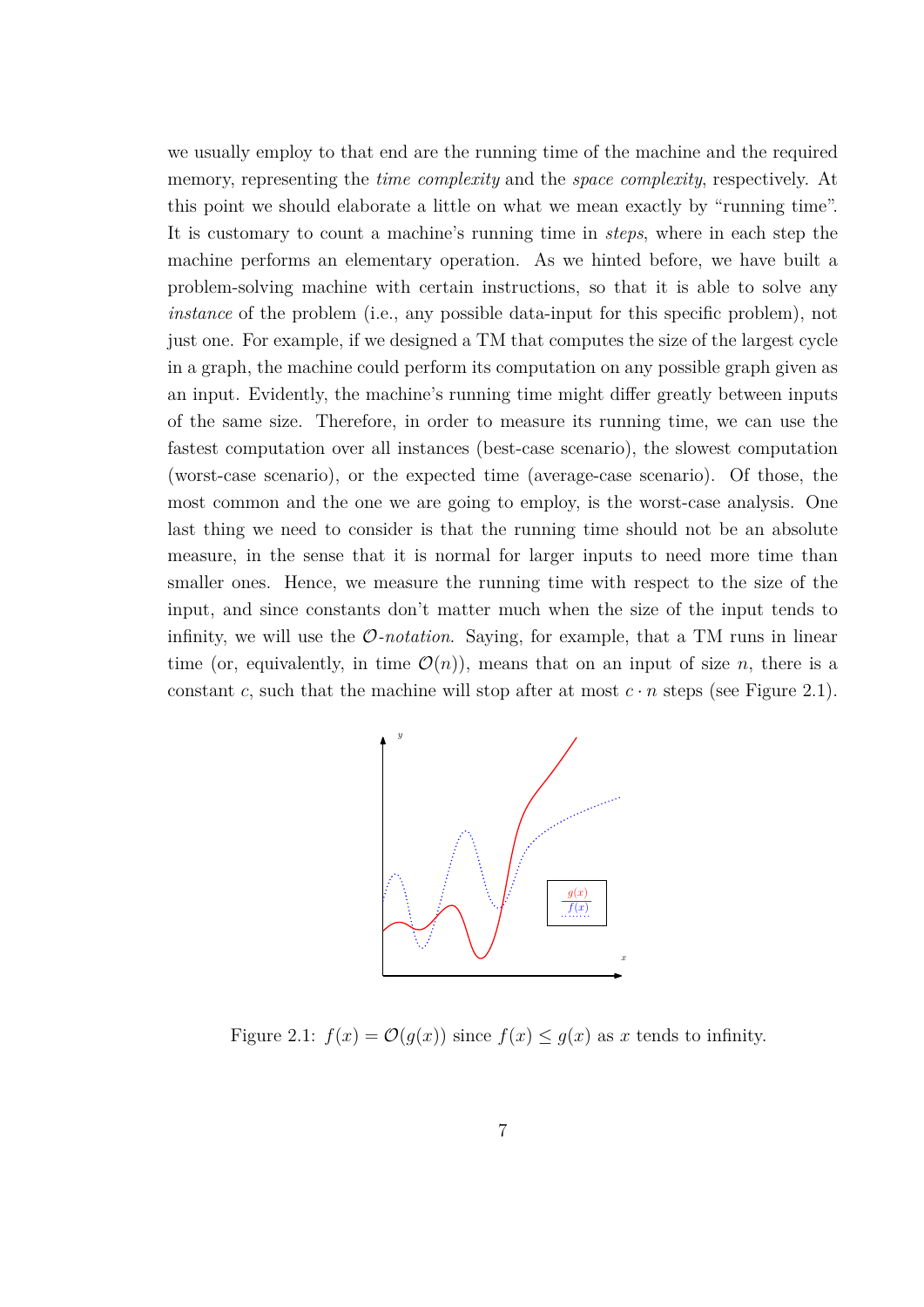The  $\mathcal{O}$ -notation is very useful in this setting, since for very big values of *n*, say of 1000 or 2 <sup>1000</sup> digits, it doesn't make much difference if a TM's running time is  $(3n^2+1)$  or  $(2n^2+500)$ , but it makes a huge difference if it is  $(n^3/100)$ . All that matters is that the running time is quadratic to the size of the input instead of cubic, i.e.,  $\mathcal{O}(n^2)$  instead of  $\mathcal{O}(n^3)$ . But up to now we have only talked about the running time of a specific TM, while there can be many (and in fact infinitely many) TMs that solve the same problem. So what is the complexity of a problem? To answer this question, we are going to use a min-max parameter: the *complexity of a problem* is the worst-running time over all inputs, of the fastest TM that solves the problem.

**Complexity classes.** Now that we have defined properly complexity measures for the problems, we can start to categorize them. For simplicity we will only deal with *decision classes*, i.e., classes that contain problems whose output is only yes or no and not, for example, the value of a function. The class of all such problems that can be solved in polynomial time by a deterministic Turing Machine is P. Similarly, the class of all problems that can be solved in exponential time by a deterministic TM is EXP. Obviously, P *⊆* EXP and since there are problems that belong in EXP*\*P, we conclude that  $P \subsetneq EXP$ . Up until now we only talked about deterministic Turing Machines, but what would non-determinism mean for a TM? A deterministic TM was defined as having a *transition function* which, depending on the state of the machine and the symbol that is currently reading, "tells" the machine what to do next, i.e., which symbol to write on the current cell (if any) and whether to move on the previous or next cell, or to halt. In a *non-deterministic TM* (or NTM for short), the transition function is replaced by a *transition relation*, so instead of having a unique response to every possible *configuration* (i.e., a combination of machine state - tape symbol), it may have more than one! One way to understand that is by imagining that in each step the machine can perform many actions simultaneously. It is like being inside a labyrinth and upon arriving at a crossroads, the TM doesn't need to follow just one of the paths ahead but can follow all of them simultaneously or it can "guess" the correct path in advance and simply follow that. Non-deterministic complexity classes are defined analogously with their deterministic counterparts. For example, the class NP contains the problems that can be solved in polynomial time by an NTM. The exotic notion of non-determinism might seem extremely powerful at first, and one would think that it gives Turing Machines much better computing capabilities, but that is yet to be proven. It is easy to see that these three complexity classes have the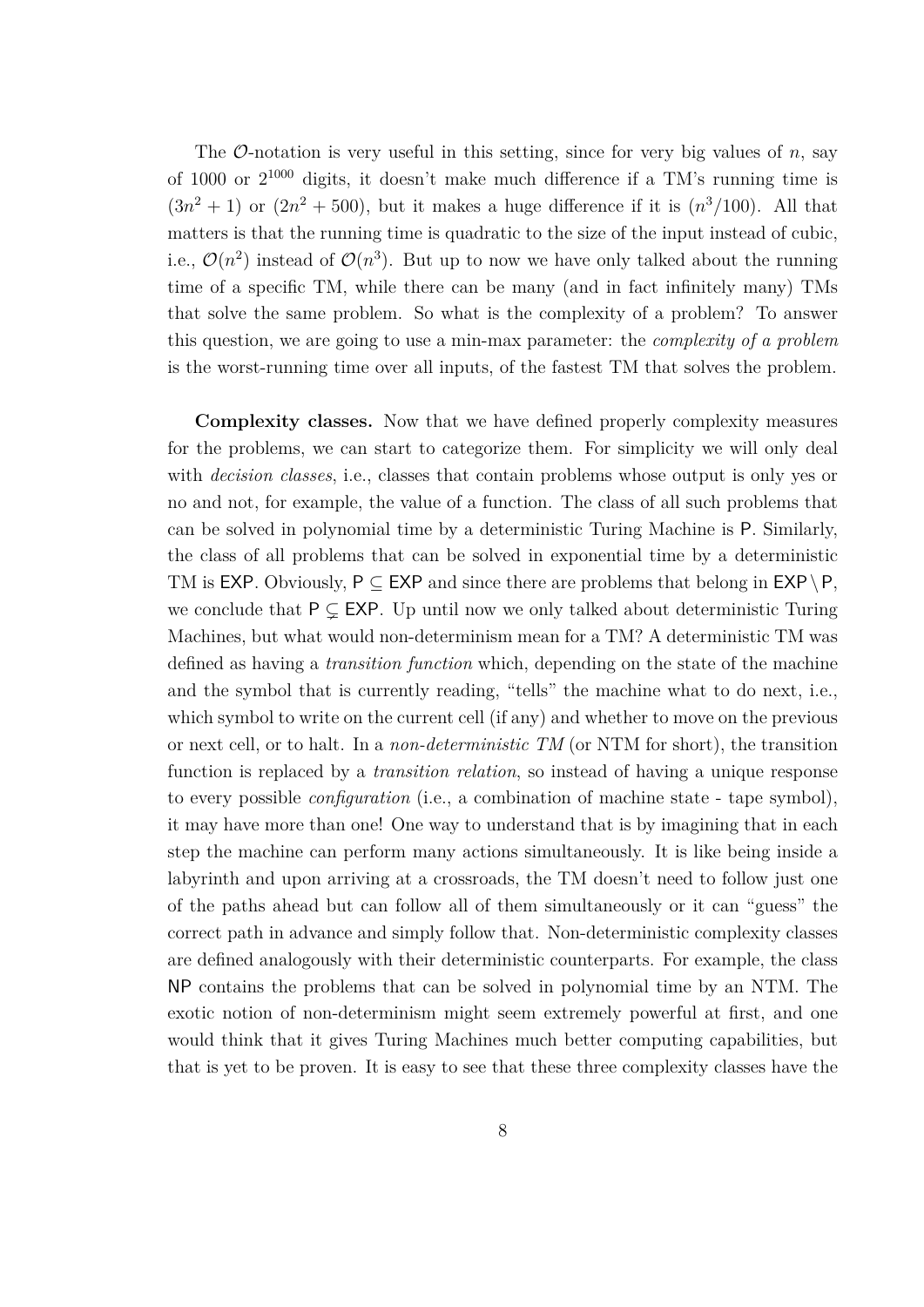following relation (Figure 2.2):

$$
P\subseteq NP\subseteq EXP,
$$

but none of the two inclusions has been proven to be proper yet, although we know that at least one of them must be proper (since  $P \subseteq EXP$ ).



Figure 2.2: The relation between P, NP, and EXP.

**Reductions and** NP**-completeness.** An equivalent definition for NP is the following: NP is the class of problems that have polynomial size certificates. A *certificate* for a yes-instance is a string that can be checked deterministically in polynomial time and verifies that this is indeed a yes-instance. Consider for example the HAMILTON PATH problem, in which given a graph, we are asked to determine whether it contains a path that includes every vertex of the graph. By the latter definition, this problem is obviously in NP since its certificate is the Hamilton path itself, which can be checked in polynomial (or linear to be exact) time if it is indeed a subgraph of the input graph, but we don't know if it is in P (and we believe it is not) since no one seems to be able to design a polynomial-time algorithm to find it.

The complexity classes is of course a useful tool for categorizing problems. It would be of little use though if we didn't have a means to compare two problems directly. For that we define the concept of *reduction* and we will say that a problem *A* is at least as hard as *B* (and denote it by  $A \leq B$ ) if *B* reduces to *A*, that is if there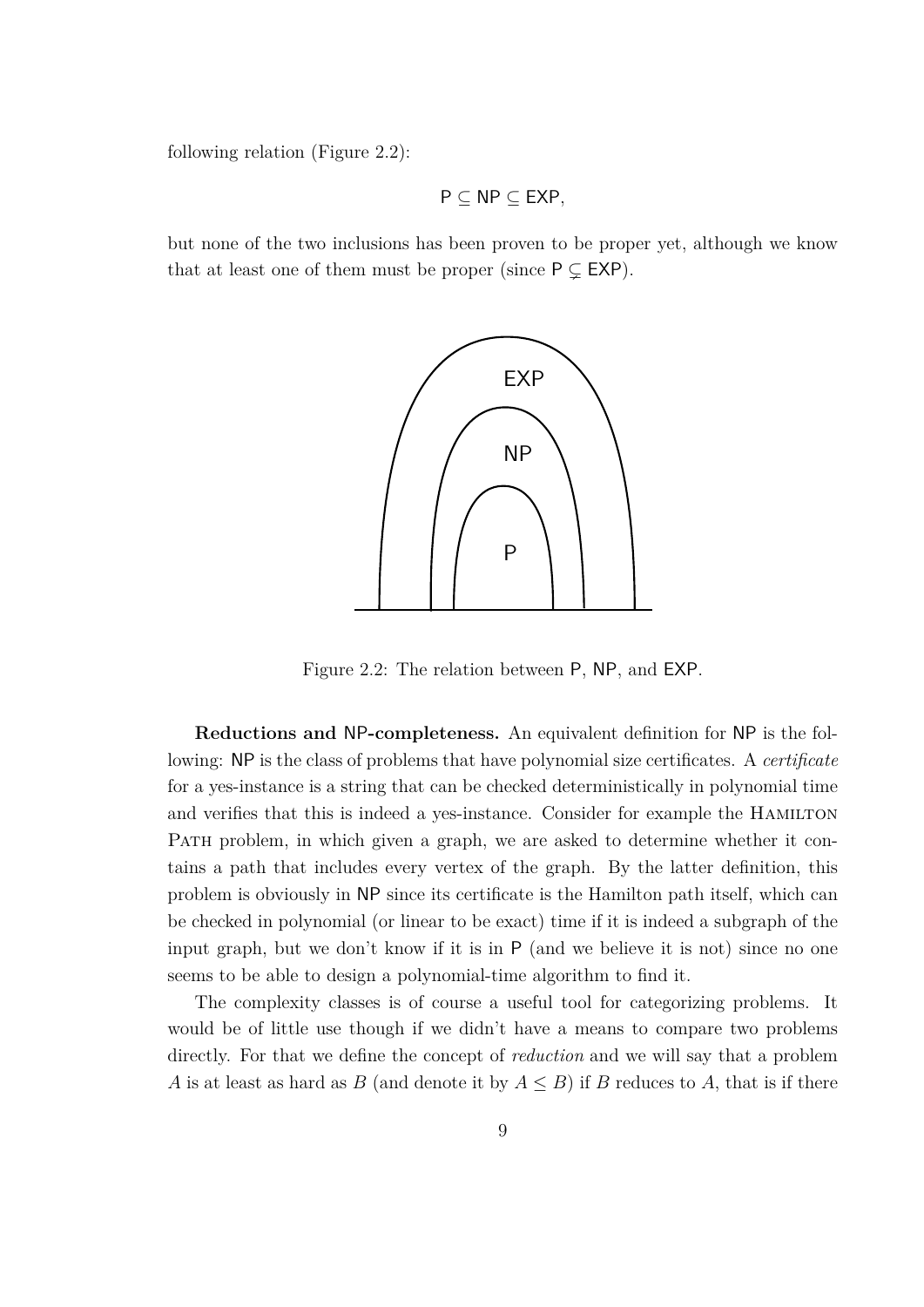exists a polynomially computable transformation *f* from instances of *B* to instances of *A*, such that for every instance *x* of *B*, *x* is a yes-instance of *B* if and only if  $f(x)$ is a yes-instance of *A*. For simplicity, we shall call *f the reduction from B to A*. Intuitively, the existence of a reduction means that if we could solve problem *A*, we would transform instances of *B* to equivalent instances of *A*, solve them, and in doing so we would have solved *B*. That is why we say that *A* is easier than *B*.

As we mentioned earlier, we know of problems that belong in P and of problems that belong in NP, but we know of no problems that belong in  $\mathsf{NP} \setminus \mathsf{P}$ . Having said that, one can observe that not all problems in NP have the same difficulty. Some appear to be harder than others. In fact, there are some to which we can reduce any other problem in NP! We call such problems NP*-hard*, and one way to show that  $P = NP$  would be to solve one of those problems in polynomial time. So, a problem being NP-hard means that it is at least as difficult as any other problem in NP. But of course that is true for any problem outside NP as well. We will call the NP-hard problems that actually belong in NP, NP*-complete*. Interestingly enough, the majority of interesting problems that are not obviously extremely difficult, end up to be NP-complete. The easiest way to show that a problem is NP-complete (and in fact the one that we will use in our proofs) is by the following procedure.

- 1. Show that the problem has polynomially verifiable certificates.
- 2. Present a reduction from a known NP-complete problem to the problem at hand.
- 3. Prove that the reduction creates equivalent instances.
- 4. Argue that the reduction can be constructed in polynomial time.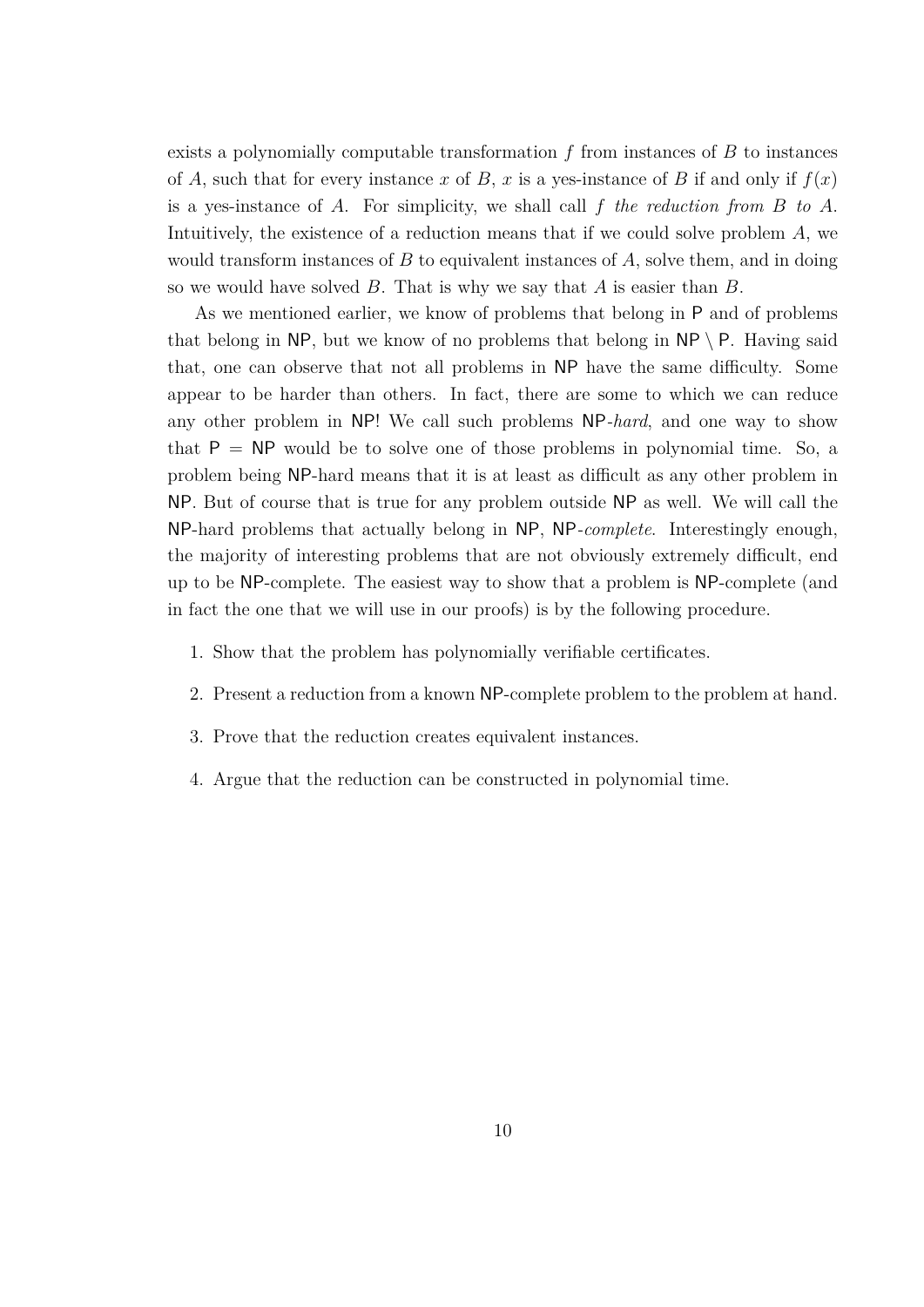### **Chapter 3**

### **Preliminaries**

In this chapter we present the main problem, our approach, and some known results and a lemma that we will need for our proof.

The problem we examine in this thesis is the following.

**Grid Subgraph** *Input:* A graph *G Question:* Is *G* a subgraph of some grid?

And we will prove the following theorem.

**Theorem 3.1.** *The problem* GRID SUBGRAPH *is* NP-complete.

In fact by tweaking our gadgets a little one can prove something more general, namely that the problem GRID SUBGRAPH is NP-complete even when the input graph is restricted to be a tree. Unfortunately, to do that the gadgets and the proof become too complex to be valuable since this result follows directly from [7].

First we will prove that if we restrict the grid in question to a certain size the problem can easily be shown to be NP-complete. The formulation of the problem is the following:

**(***k × k***)-Grid Subgraph** *Input:* A graph *G* and a positive integer *k*. *Question:* Is *G* a subgraph of the  $(k \times k)$ -grid?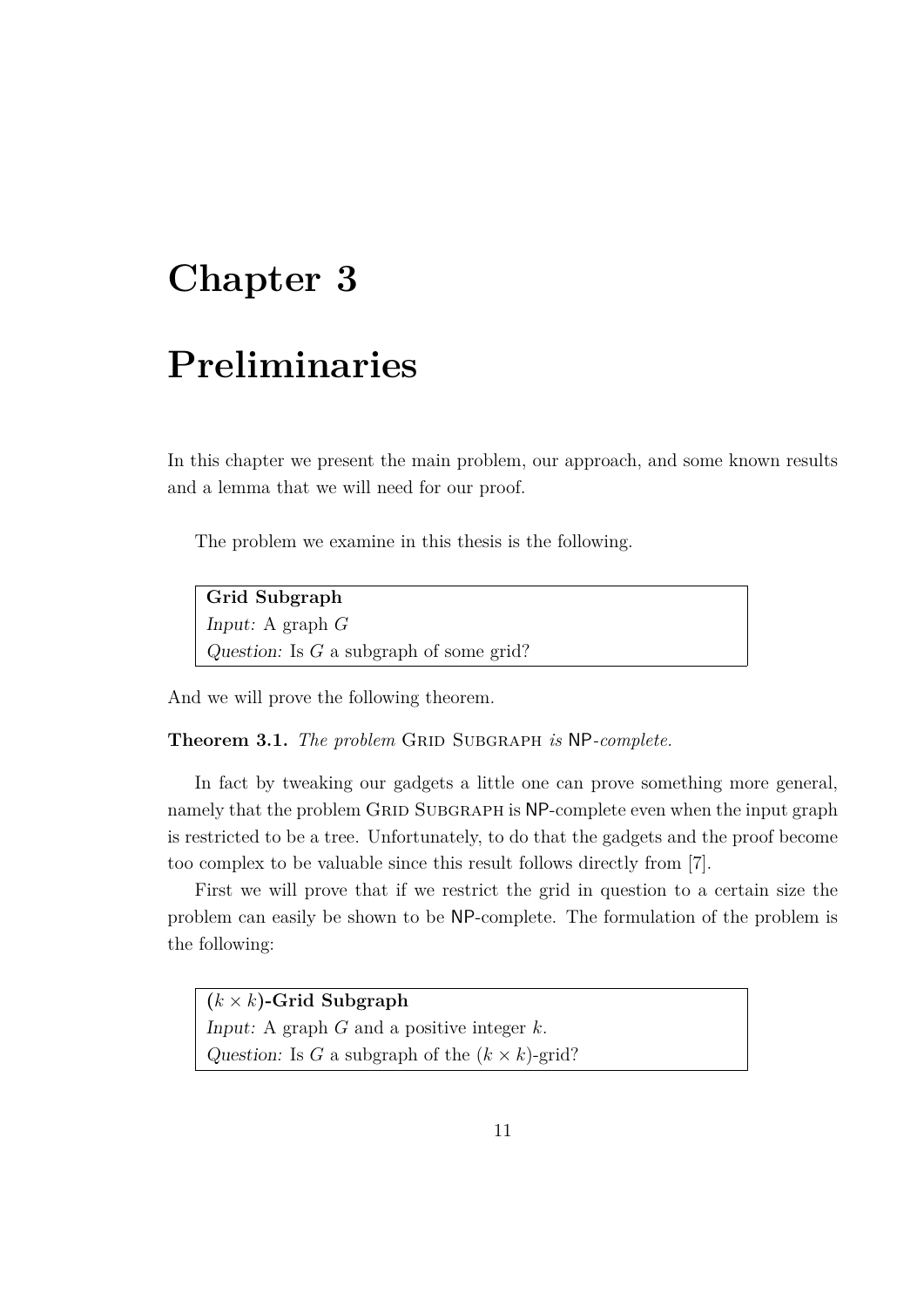**Theorem 3.2.** *The problem*  $(k \times k)$ -GRID SUBGRAPH *is* NP-*complete.* 

*Proof.* First we show that  $(k \times k)$ -GRID SUBGRAPH is in NP. Indeed, a certificate is a unit-length embedding of the graph, which can easily be checked in polynomial time for being legitimate. To prove that it is NP-complete, we will describe a reduction from the famous PARTITION problem. In this, we need to decide whether a given set *S* of positive integers can be partitioned into two subsets  $S_1$  and  $S_2$  such that the sum of the numbers in  $S_1$  equals the sum of the numbers in  $S_2$ .

Let  $S = \{s_1, \ldots, s_n\}$ , for some  $n \in \mathbb{N}$ , be an instance of the PARTITION problem. From  $S$  we will construct a graph  $G_S$  such that  $S$  is a yes-instance for PARTITION if and only if  $G_S$  is a yes-instance for  $(k \times k)$ -GRID SUBGRAPH, for some  $k \in \mathbb{N}$ . Let  $m = \sum_{i=1}^{n} s_i$ . If *m* is odd or  $m = 0$ , then let  $G_S = K_3$ , otherwise the construction is the following.

- Construct the  $(k \times k)$ -grid, for  $k = (m+1)/2$ .
- Remove from the grid the vertices  $(i, 1)$  and  $(1, j)$  for every  $i, j \in \{3, \ldots, k\}$ resulting in the graph  $G_0$  (see also Figure 3.1). Notice that these vertices are exactly *m*.
- For each  $i \in [n]$ , perform the operation  $G_{i-1} + Ps_i$ . In other words, for each  $s_i \in S$  we add to the above partial grid a path graph of length  $s_i$ .
- Let  $G_S = G_n$ .



Figure 3.1: The graph  $G_0$ .

The above construction is obviously polynomial.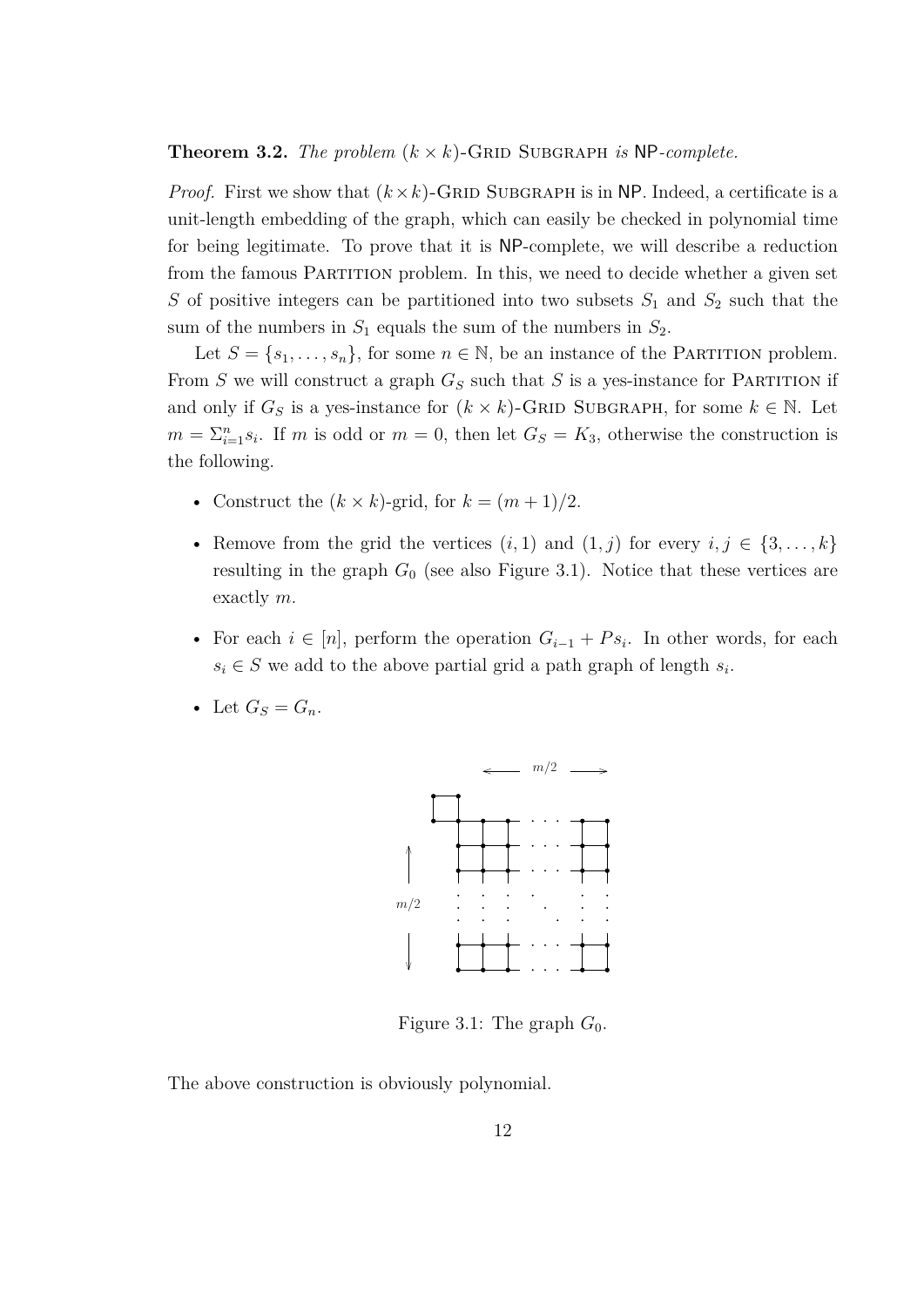To complete the reduction, let us first assume that *S* is a yes-instance of Par-TITION. Then, there are sets  $S_1, S_2 \subseteq S$ , such that the sum of the numbers in  $S_1$ is equal to the sum of the numbers in  $S_2$ . Equivalently, the sum of the paths that correspond to the members of  $S_1$  is equal to the sum of the paths that correspond to the members of  $S_2$  and is, in fact, equal to  $m/2$ . Then all the paths that come from  $S_1$  can vertically "fit into" the first column that is missing from the partial grid  $G_0$ , while the paths that come from  $S_2$  can horizontally "fit into" the missing first line. Therefore,  $G_S$  is indeed a subgraph of the  $(k \times k)$ -grid.

Conversely, suppose that  $G<sub>S</sub>$  is a subgraph of the  $(k \times k)$ -grid. The only way that is possible is if the vertices of the paths that correspond to the members of *S* were associated to the vertices of the first line and first column of the grid in the subgraph mapping (other than the first two vertices of the line and column). Let us call *A* the members of *S* that correspond to the paths associated to the first line and *B* the members of *S* that correspond to the paths associated to the first column. Then the sum of the length of the paths corresponding to *A* is equal to the sum of the length of the paths corresponding to *B*. Equivalently, the sum of the members of *A* is equal to the sum of the members of *B*, and since  $\{A, B\}$  is a partition of *S*, it follows that *S* is a yes-instance of PARTITION. П

Moreover,  $(k \times k)$ -GRID SUBGRAPH is shown to be NP-complete even when restricted to connected graphs in [12].

**Our reduction.** In order to show the NP-completeness of the GRID SUBGRAPH, we will reduce to it the problem  $PLANAR(\leq 3, 3)$ -SAT, first introduced by Dahlhaus, Johnson, Papadimitriou, Seymour, and Yannakakis [3]. This is a restriction of the PLANAR 3-SAT, proven to be NP-complete by Lichtenstein [9]. In the general problem of 3-SAT, given a formula  $\phi$  consisting of a set  $X = \{x_1, x_2, \ldots, x_n\}$  of variables and a set  $C = \{c_1, c_2, \ldots, c_m\}$  of 3-element clauses (i.e., subsets of the set of literals for *X*, where if  $x_i$  is a variable, the corresponding *literals* are  $x_i$  and  $\overline{x}_i$ , the question is whether there exists a satisfying truth assignment for *X* and *C*, where a *truth* assignment for *X* is a subset *T* of the literals for *X* that contains precisely one of  $x_i$ ,  $\overline{x}_i$  for each  $i, 1 \leq i \leq n$ , and *T satisfies C* if for all clauses  $c_j \in C, c_j \cap T \neq \emptyset$ . We will say that the variable  $x_i$  is *true* if the literal  $x_i \in T$  and  $x_i$  is false if  $\overline{x}_i \in T$ .

The natural graph to associate this problem with is the bipartite *incidence* graph  $G_{\phi}$  consisting of a vertex for each element of  $X \cup C$  and an edge between two vertices  $x_i, c_j$  if and only if the clause  $c_j$  contains either of the literals  $x_i$  or  $\overline{x}_i$ . A *planar*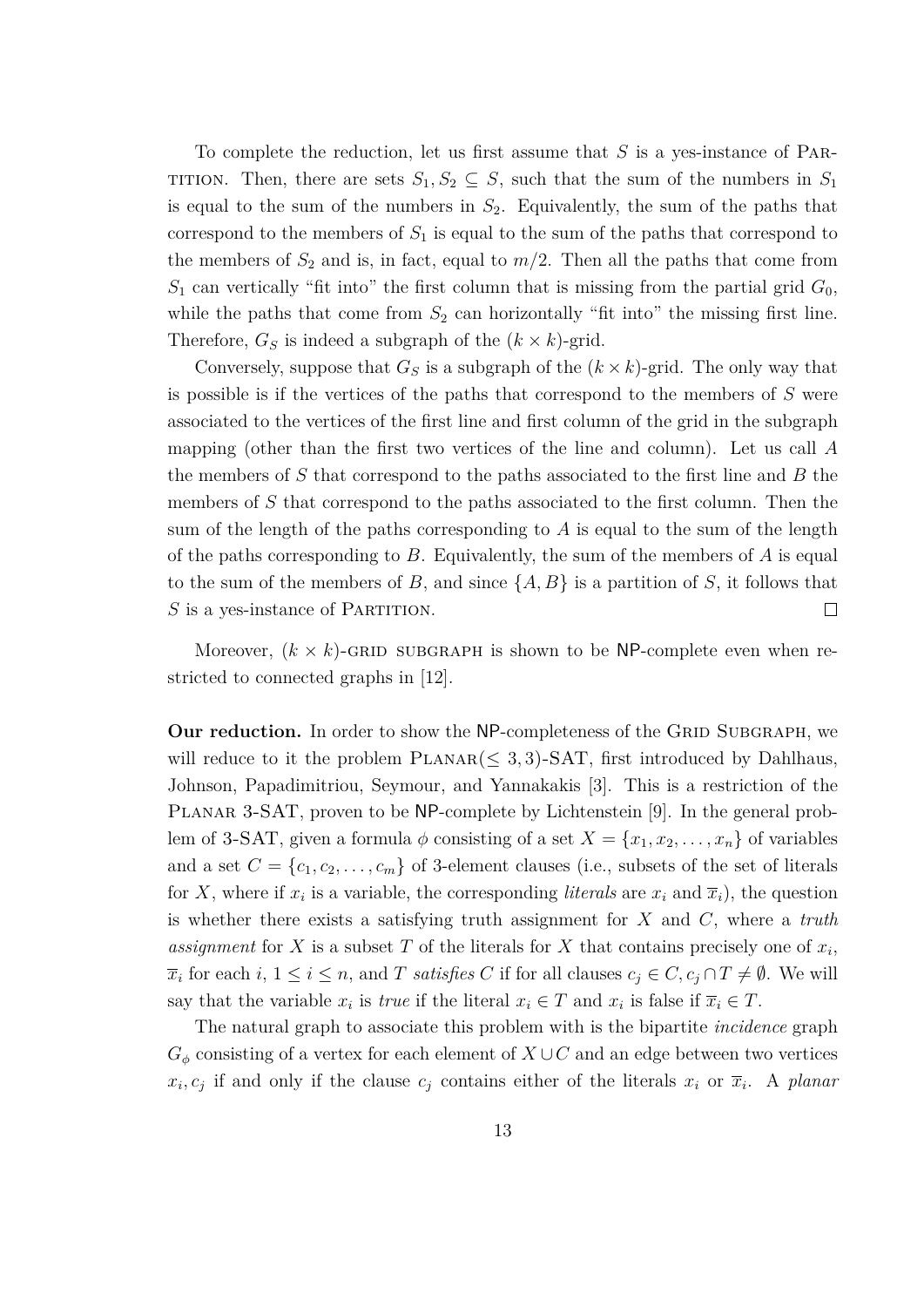*3-SAT formula* is a formula  $\phi$  whose incidence graph  $G_{\phi}$  is planar and the goal of the corresponding Planar 3-SAT problem is to determine whether a given planar 3-SAT formula is satisfiable. A *planar* ( $\leq$  3, 3)*-SAT formula* is a formula  $\phi$  whose incidence graph  $G_{\phi}$  is planar and has the additional restriction that each variable appears in exactly 3 clauses, twice in its non-negated form and once in negated and also each clause can contain either 2 or 3 literals instead of exactly 3. The corresponding problem is the following.

**Planar** ( $\leq$  3, 3)**-SAT** *Input:* A planar  $(\leq 3, 3)$ -SAT formula *C Question:* Is *C* satisfiable?

Not surprisingly, the problem was proven to be hard.

#### **Proposition 3.3.** [3] PLANAR  $(\leq 3, 3)$ -SAT *is* NP-*complete.*

Given a graph *G* and a set  $X \subseteq V(G)$ , we denote by  $E_X(G)$  the edges of *G* that are incident to vertices in *X*. A *signed graph* is a triple  $(G, X, f)$  where *G* is a graph,  $X \subseteq V(G)$  is an independent set in *G*, and  $f : E_X(G) \to \{+, -\}$  is a function assigning positive or negative signs to the edges of  $E_X(G)$ . Given such a graph, we also set  $C = V(G) \setminus X$ .

Given a signed graph  $(G, X, f)$ , a *subdivision of*  $(G, X, f)$  is any signed graph  $(G', X, f')$  obtained from *G* after replacing each edge *e* of  $E(G)$  with a non-trivial path *P*<sup>*e*</sup> and where *f'* assigns signs to  $E_X(G')$  such that, for each edge  $e = \{v, u\} \in E_X(G)$ where  $v \in X$ , the sign  $f(e')$  of the unique edge  $e'$  of  $P_e$  that is incident to  $v$  is the same as  $f(e)$ . We call the vertices of  $G'$  introduced after this subdivision (i.e., the vertices of *G′* that are not in *G*) *subdivision vertices* of *G*.

#### **Lemma 3.4.** *Let* (*G, X, f*) *be a signed graph such that*

- *1. each vertex of G that is not in X has degree 2 or 3*
- *2. each vertex in X has degree 3,*
- *3.* and for every  $v \in X$ , the two of its incident edges are positively signed and the *other one is negatively signed.*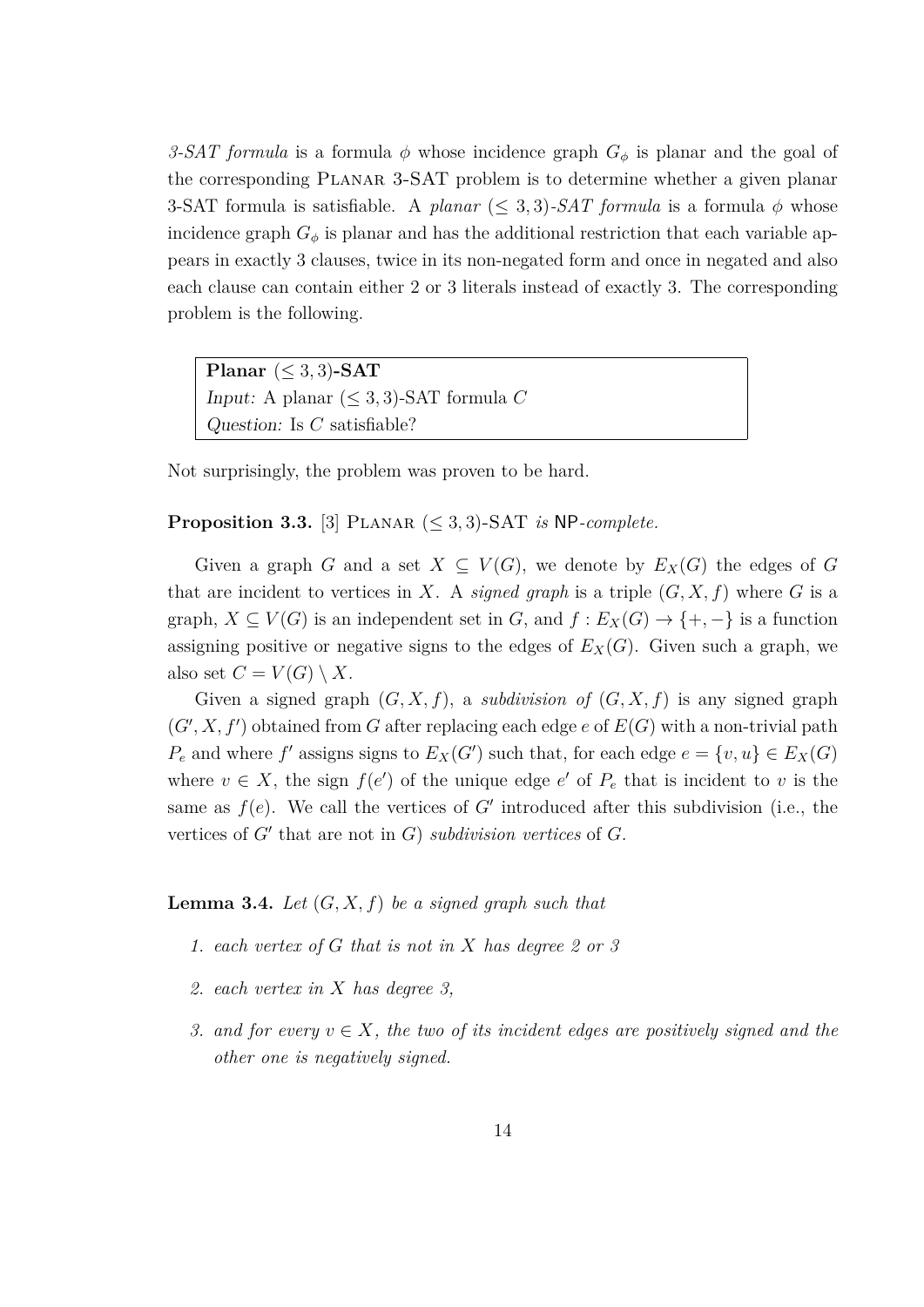*Then there is a signed graph*  $(G', X, f')$  *that is a subdivision of*  $(G, X, f)$ *, satisfies conditions 1, 2, and 3 above (where G is replaced by G′ and X remains the same), and G′ is a subgraph of a grid such that*

- *• all positively signed edges are vertical edges,*
- *• all negatively signed edges are horizontal and have their rightmost endpoint in X,*
- *if*  $v \in C$  *and*  $e$  *is a vertical edge incident to v, then*  $v$  *is not the upmost endpoint of e, and*
- *if*  $v \in C$  *and v has degree* 2 *in*  $G'$ , *then both edges of*  $G'$  *that are incident to v are horizontal.*

*Proof.* An algorithm of Shiloach efficiently embeds a planar graph of size *n* and degree at most 3 in a grid of size  $k = \mathcal{O}(n^2)$  [11, 13]. The rest of the proof, regarding the orientation of the signed edges, is straightforward. If we subdivide every edge of the drawing thrice, we can replace the signed edges with paths whose first edges have the required orientation (see the case-by-case analysis for the vertices in *X* in Figure 3.2, the rest of the vertices are treated similarly). Hence, any signed planar graph of degree at most 3 that can be embedded in the  $(k \times k)$ -grid can also be embedded in the  $(3k \times 3k)$ -grid so that its signed edges have the required orientation.  $\Box$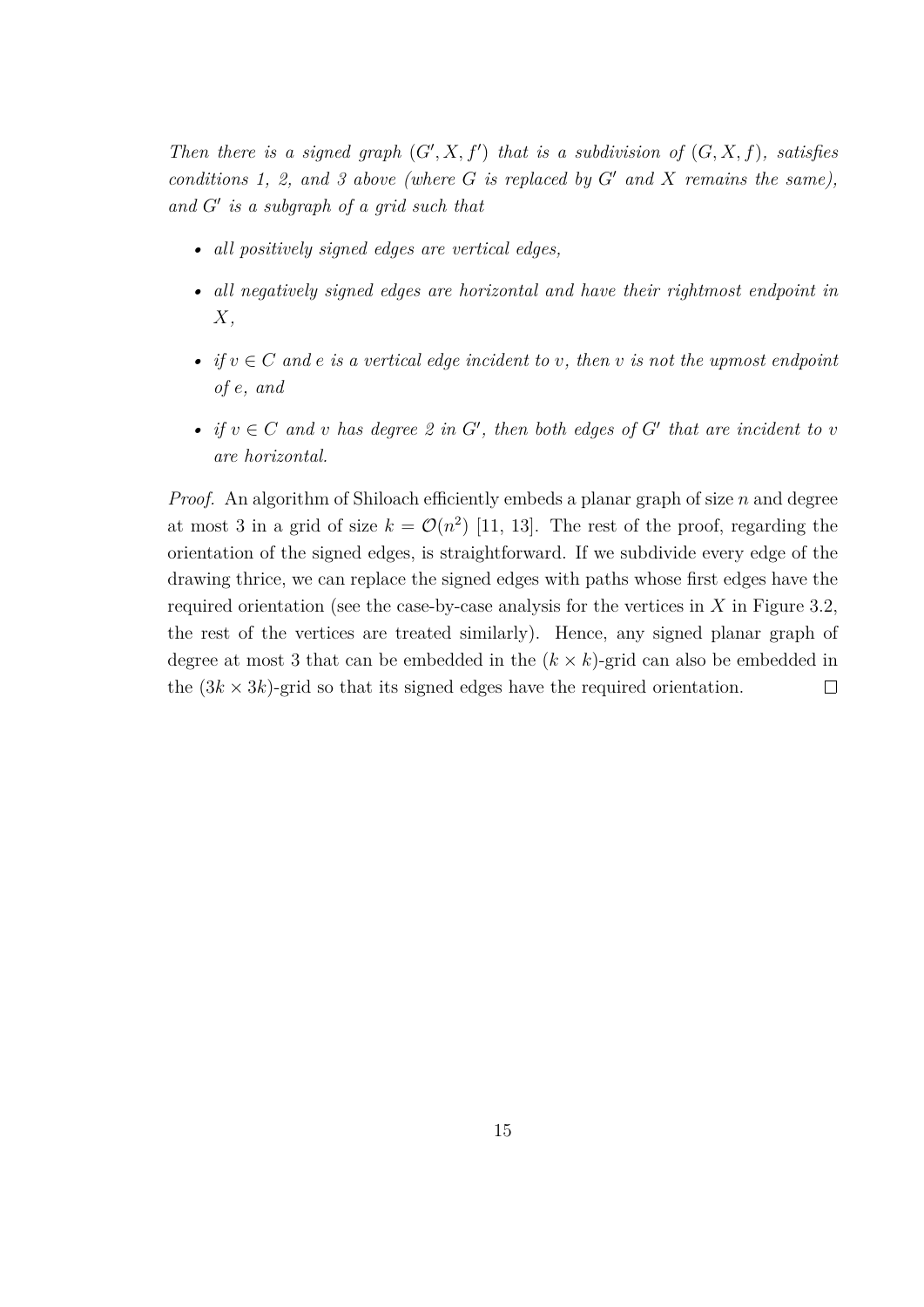













Figure 3.2: The case-by-case analysis. The vertices in *X* are the central vertices and the red dashed paths correspond to the negative edges.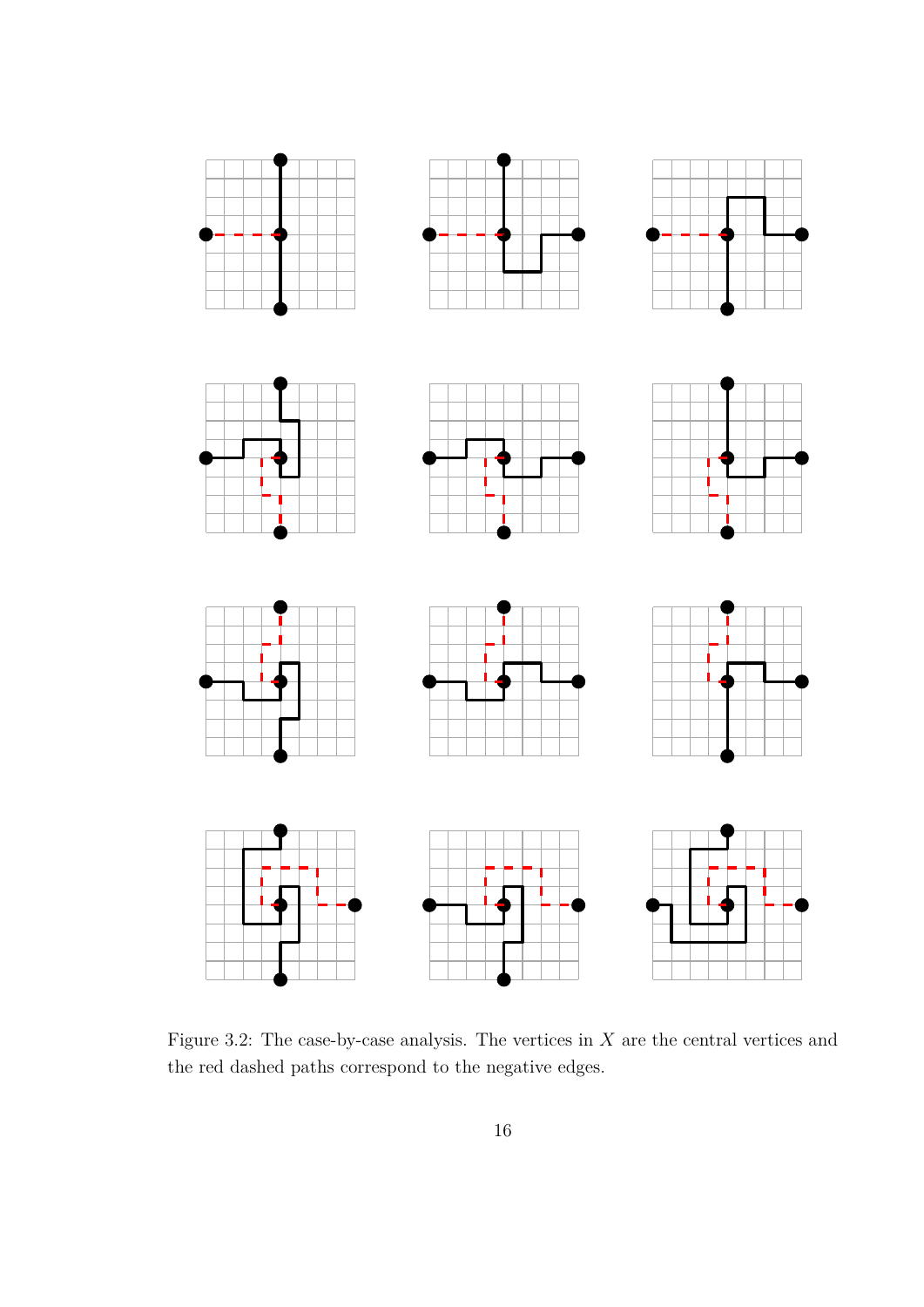### **Chapter 4**

## **A brief look in the history of planar orthogonal drawings**

Research on algorithms for drawing graphs and in particular for results on planar orthogonal drawings was heavily motivated during the '80s and '90s by problems in the VLSI circuit design and simulation of parallel architectures [5, 10, 13, 14]. This is only natural since an orthogonal graph drawing closely resembles the layout of a circuit. There are three parameters that are usually considered in such graph drawing: the area needed (i.e., the size of the grid in which the graph is embedded), the length of the paths of the embedding that correspond to edges of the graph, and the total number of bends. In this setting, a *bend* is an internal vertex of a path of the drawing that represents an edge, whose two adjacent edges are perpendicular. Avoiding bends is important in applications to light or microwave circuits where a separate device is required every time a corner is turned. Garg and Tamassia showed in [6] that is NP-complete to decide whether a a graph can be embedded in a grid without bends, therefore the corresponding minimization problem is also NP-complete.

The first question one would ask is whether a given graph accepts a planar orthogonal embedding. From [11, 17] we know that any planar graph with *n* vertices and maximum degree at most 4, accepts a planar orthogonal embedding in a grid of size at most  $\mathcal{O}(n^2)$ . Since the longest wire in a VLSI circuit can determine the performance of the circuit, the next logical step is to minimize the longest path of the embedding. Unfortunately, it is NP-hard to determine the minimum values of the total path length, maximum path length, and the required area over all possible planar orthogonal drawings of a given graph (see related results in [1, 2, 7, 8, 12]). The next step then would be to restrict the maximum path length to one, i.e., a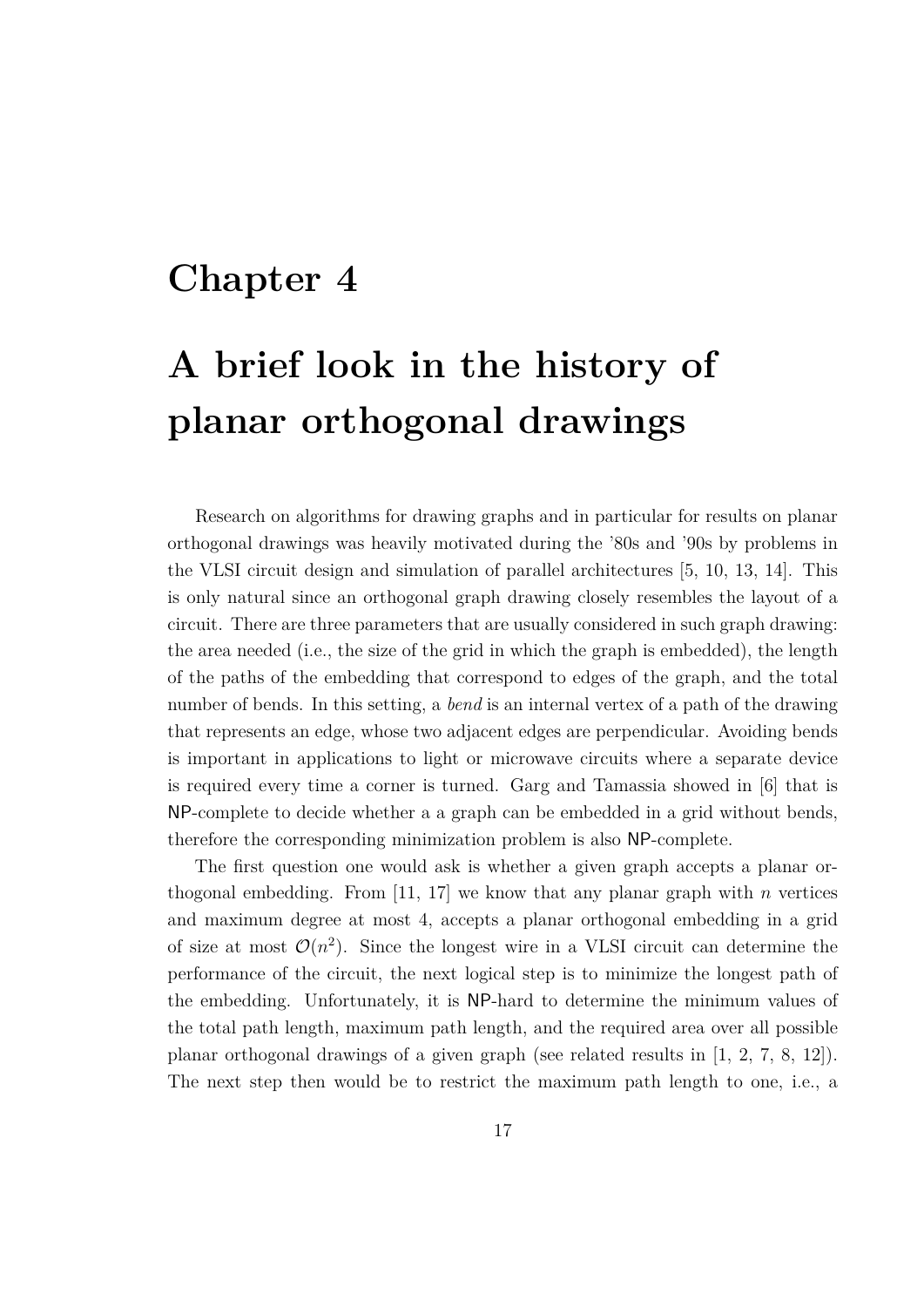single edge. In that case we are talking about a unit-length embedding and this is possible only if the original graph is a subgraph of some grid. Not surprisingly, the first negative result in this direction came from Gregori [7] in 1989, who proved that the problem is NP-complete even if we restrict the input graph to be a binary tree. In fact, combining results from [1], [4], and [7] we have a complete dichotomy of when the problem is NP-complete or polynomially solvable, depending on the degrees of its vertices, which is presented in the following table (it also appears in [4]). A little surprising is the fact that the problem remains NP-complete even when restricted to most classes of trees, apart from the trivial ones.

| Complete Complexity Dichotomy for the GRID SUBGRAPH Problem |                |              |  |  |
|-------------------------------------------------------------|----------------|--------------|--|--|
| Set of vertex degrees                                       | General graphs | <b>Trees</b> |  |  |
| $\{1\}$                                                     | P              | P            |  |  |
| ${2}$                                                       | P              |              |  |  |
| ${3}$                                                       | P              |              |  |  |
| $\{4\}$                                                     | P              |              |  |  |
| ${1,2}$                                                     | P              | P            |  |  |
| ${1,3}$                                                     | NP-complete    | NP-complete  |  |  |
| $\{1,4\}$                                                   | P              | P            |  |  |
| ${2,3}$                                                     | NP-complete    |              |  |  |
| $\{2,4\}$                                                   | NP-complete    |              |  |  |
| $\{3,4\}$                                                   | P              |              |  |  |
| $\{1, 2, 3\}$                                               | NP-complete    | NP-complete  |  |  |
| $\{1, 2, 4\}$                                               | NP-complete    | NP-complete  |  |  |
| $\{1,3,4\}$                                                 | NP-complete    | NP-complete  |  |  |
| $\{2,3,4\}$                                                 | NP-complete    |              |  |  |
| $\{1, 2, 3, 4\}$                                            | NP-complete    | NP-complete  |  |  |

**Graph-drawing algorithms.** In 1974, Shiloach [11] provided an efficient algorithm that outputs a planar orthogonal embedding for any planar graph with maximum degree at most 3, which we are also using in the proof of Lemma 3.4. This algorithm is optimal in the sense that there are certain graph classes (of infinite size) that can only be embedded in a grid of size at least quadratic to its size. Of course for certain other classes there are algorithms that draw them in a smaller area. In particular, in the same work Shiloach also provided an algorithm for drawing trees of maximum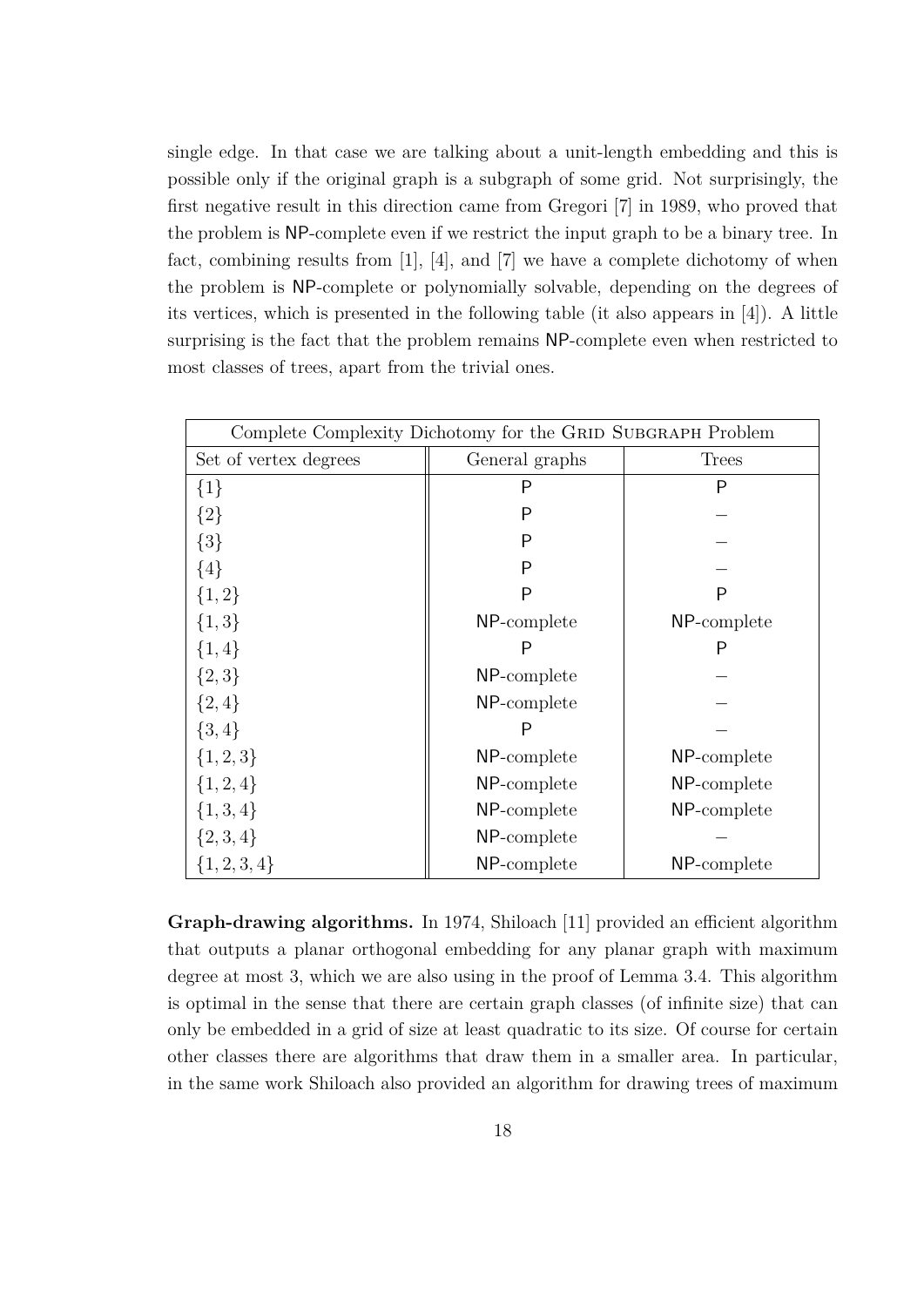degree at most 3 in an area of size  $\mathcal{O}(n \log n)$ , while a few years later, in 1981, Valiant [17] presented an algorithm for drawing trees of maximum degree at most 4 in a linear area. Regarding algorithms that try to minimize the number of bends, Storer in [12] describes three algorithms that use different techniques to achieve that but they run in time  $\mathcal{O}(n^3)$ . Tamassia and Tollis improved on that in [15] and [16], by achieving linear time, using more complex techniques.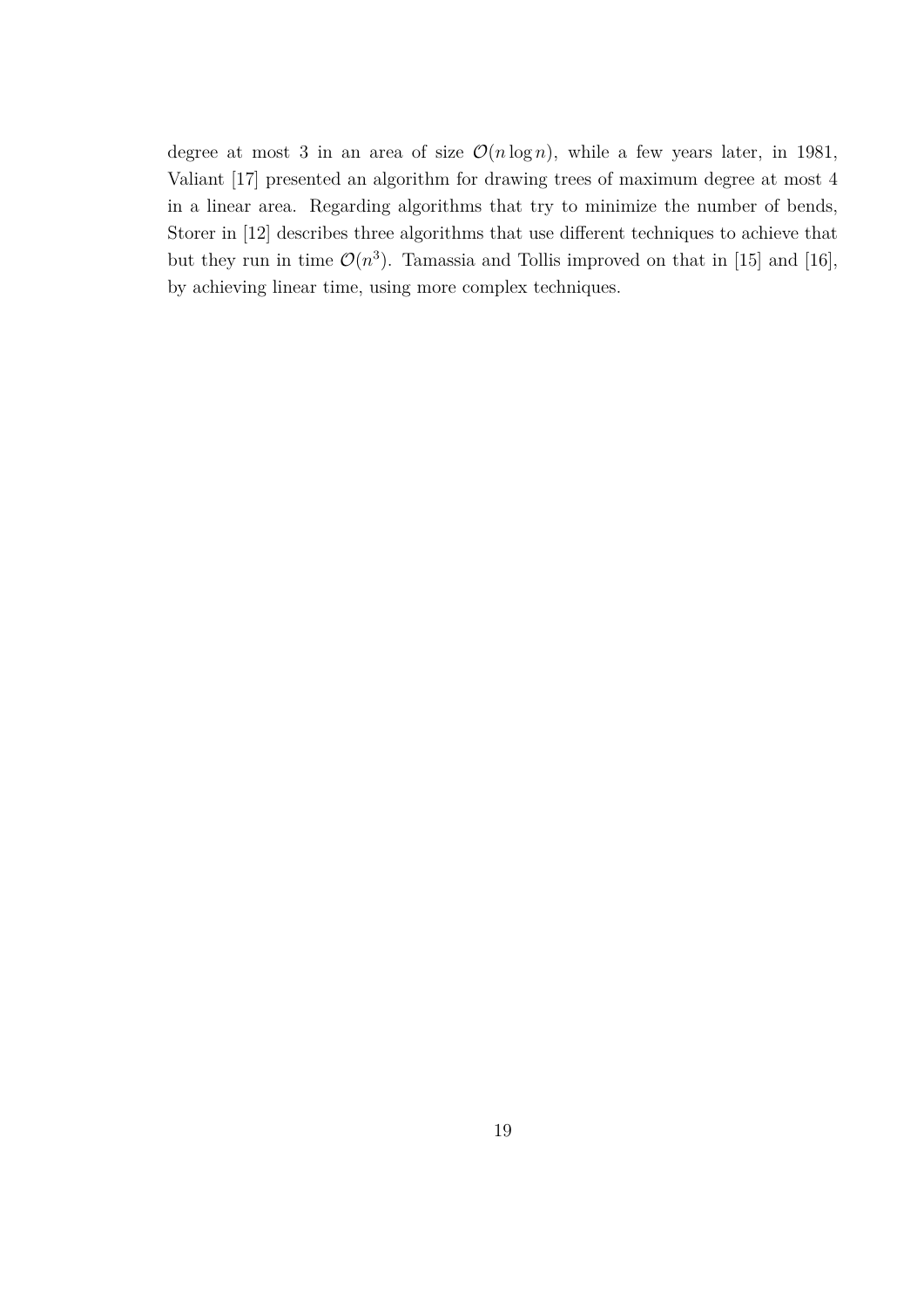## **Chapter 5**

### **The proof**

*Proof of Theorem 3.1.* That GRID SUBGRAPH is in NP is immediate since a certificate is a unit-length embedding of the graph. To complete the proof, we will provide a reduction to it by the  $PLANAR(\leq 3, 3)$ -SAT. Namely, given an instance of  $PLANAR \leq 3, 3$ -SAT, we convert it into an instance of GRID SUBGRAPH, such that the constructed instance has a solution if and only if the  $PLANAR \leq 3, 3)$ -SAT instance had a solution.

Let  $\phi$  be an instance of PLANAR( $\leq$  3, 3)-SAT, X and C its variable and clause sets respectively, and  $G_{\phi}$  its incidence graph. For the rest of the proof *X* and *C* will be used as the corresponding vertex sets that constitute  $V(G_{\phi})$ . Since each variable appears in exactly 3 clauses and each clause contains at most 3 literals, the maximum degree of  $G_{\phi}$  is 3. Due to Lemma 3.4, there is an orthogonal grid embedding *S* of  $G_{\phi}$ of size  $k = \mathcal{O}(n^2)$  with the following properties:

- For each vertex  $x_i \in X$  there are 3 edges incident to  $x_i$ , two vertical and one horizontal with  $x_i$  as its rightmost endpoint. The two paths starting from the vertical edges connect  $x_i$  to the two vertices  $c_j, c_k \in C$ , such that the clauses  $c_j, c_k$  of  $\phi$  contain the positive literal  $x_i$ . The third path connects  $x_i$  to the clause-vertex whose corresponding clause contains the negative literal  $\overline{x}_i$ .
- Each vertex *c ∈ C* either has two incident edges, both horizontal, or three incident edges, with only one of them being vertical and with *c* as its lowest endpoint.

The vertices of  $R = V(S) \setminus V(G)$  will be called *residual* vertices of *S*. From *S* we will construct a grid-like graph *G′* that will be able to "fit into" a grid (i.e., *G′* will be a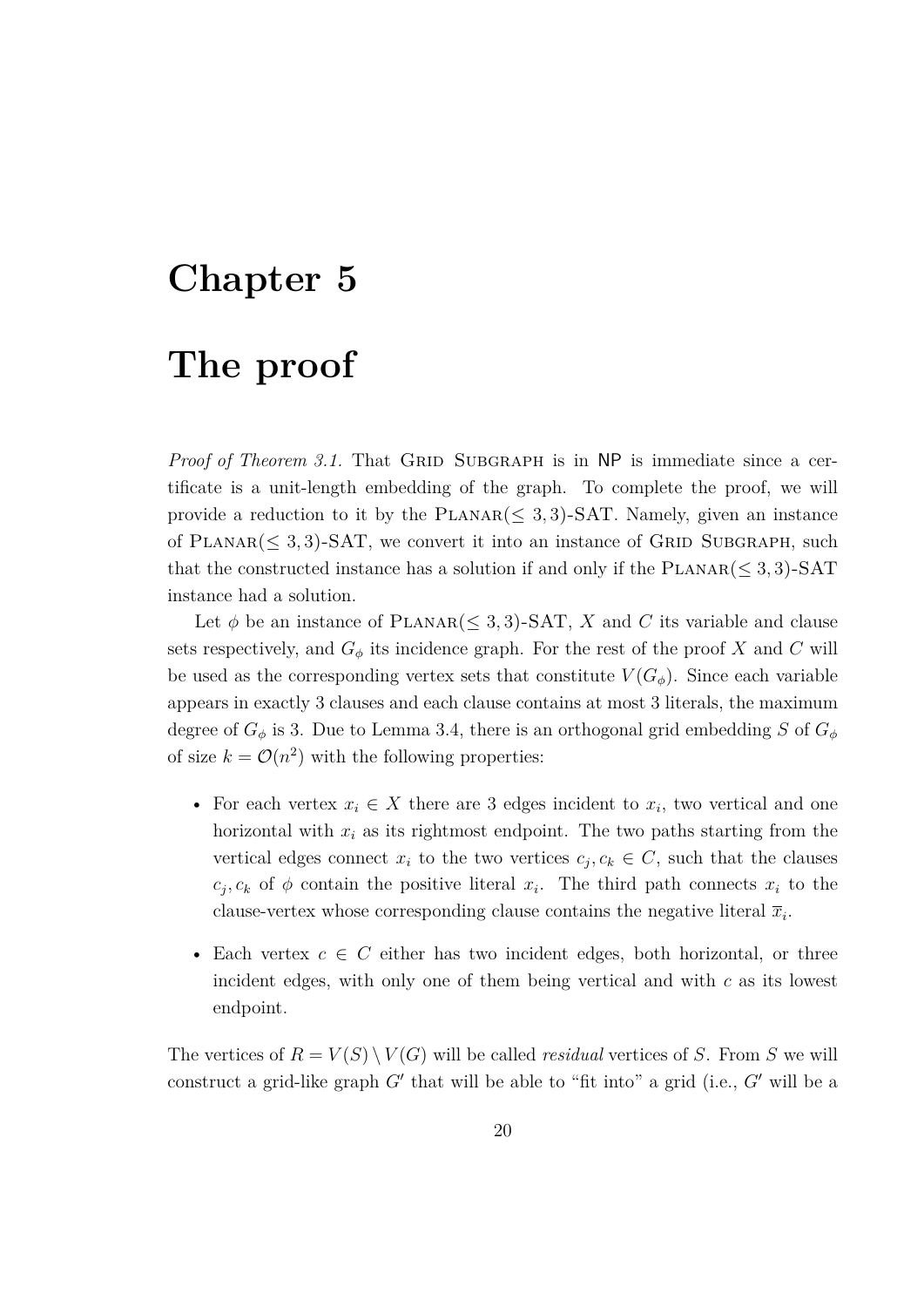subgraph of some grid) if and only if the formula is satisfiable.

The construction is the following:

- 1. First, subdivide each edge of *S* 11 times. Now *S* is a subgraph of the  $(11k \times 11k)$ grid. Let *P* be the set of the new vertices which will be called *peripheral* vertices. Obviously, up to this point,  $(X, C, R, P)$  is a partition of  $V(S)$ . Let  $m_i$  be the the maximum distance between  $c_i$  and any of the vertices  $x_j$  whose corresponding literals appear in the clause *c<sup>i</sup>* .
- 2. For each vertex in  $v \in X$ , replace the closest 27 of its surrounding peripheral vertices (i.e., those that are at distance at most  $9$  from  $v$ ), and the edges connecting those with a gadget as shown in Figure 5.1. Notice that these form a subgraph of the  $(19 \times 19)$ -grid around *v*.



Figure 5.1: The variable gadget around the variable vertex *v*.

3. In this step we replace all remaining edges (not the ones added in the previous step) with paths, forming corridors around the vertices, hence we call this the *corridor gadget.* For each vertex in  $C \cup R \cup P$  of degree 2, if it has two adjacent edges on a straight line, replace each edge with two parallel edges each at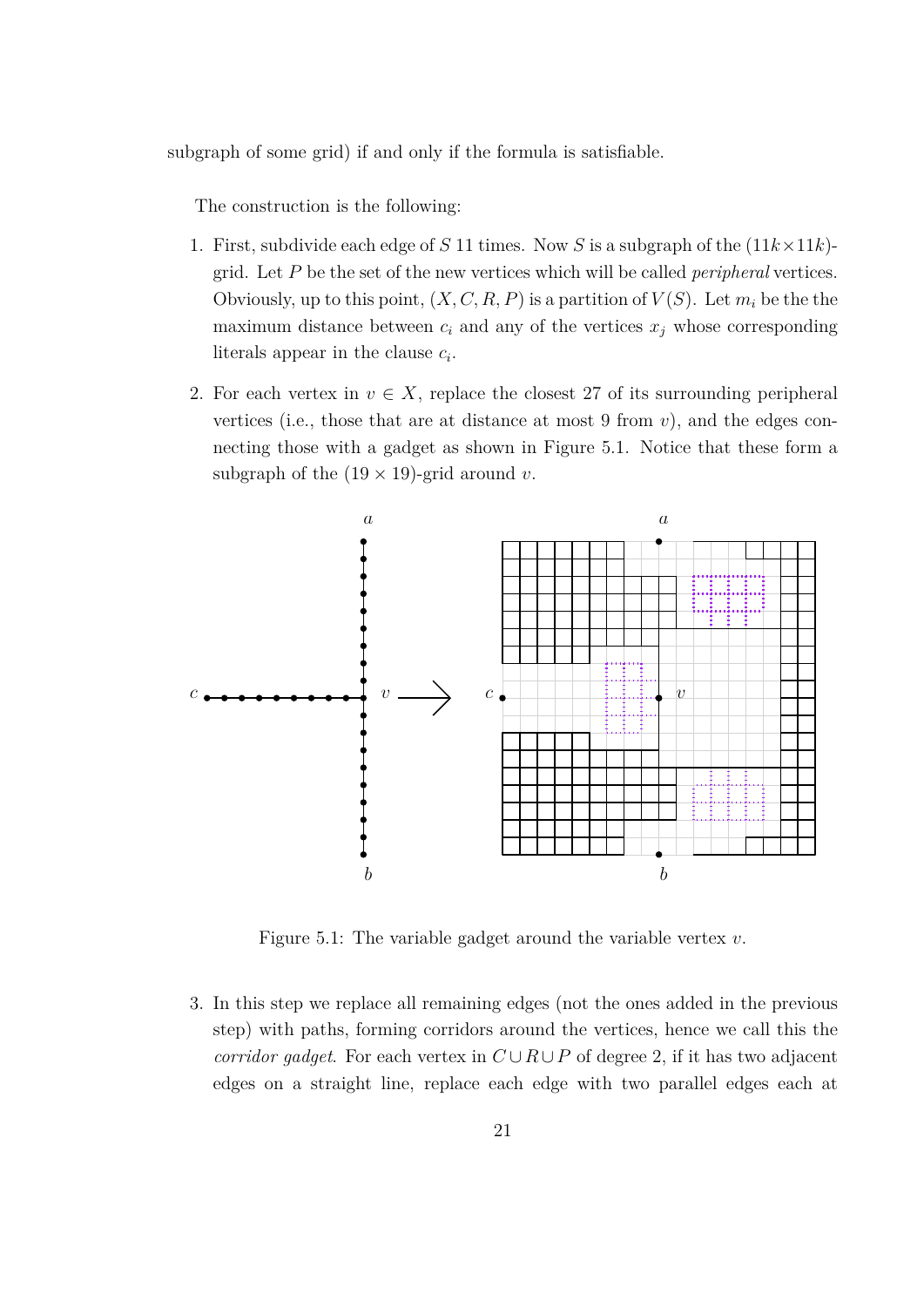distance 2 from the original edge and if it has two adjacent edges forming a bend (i.e., they are perpendicular), then replace them with two bending paths of length 2 and 10, and two perpendicular edges in the corner as shown in Figure 5.2. Also, for each vertex in *C* of degree 3, replace its adjacent edges with two bending paths of length 2 and a straight path of length 6, as shown in Figure 5.3. This will leave all the peripheral, residual, and clause vertices isolated.



Figure 5.2: The corridor gadget for vertices of degree 2.



Figure 5.3: The corridor gadget for vertices of degree 3.

4. Remove the isolated peripheral and residual vertices, so that the corridors are empty inside, apart from the vertices of *C* and connect each clause vertex  $c_i \in C$ with a path of size 2 to the closest vertex below (as shown by the dashed red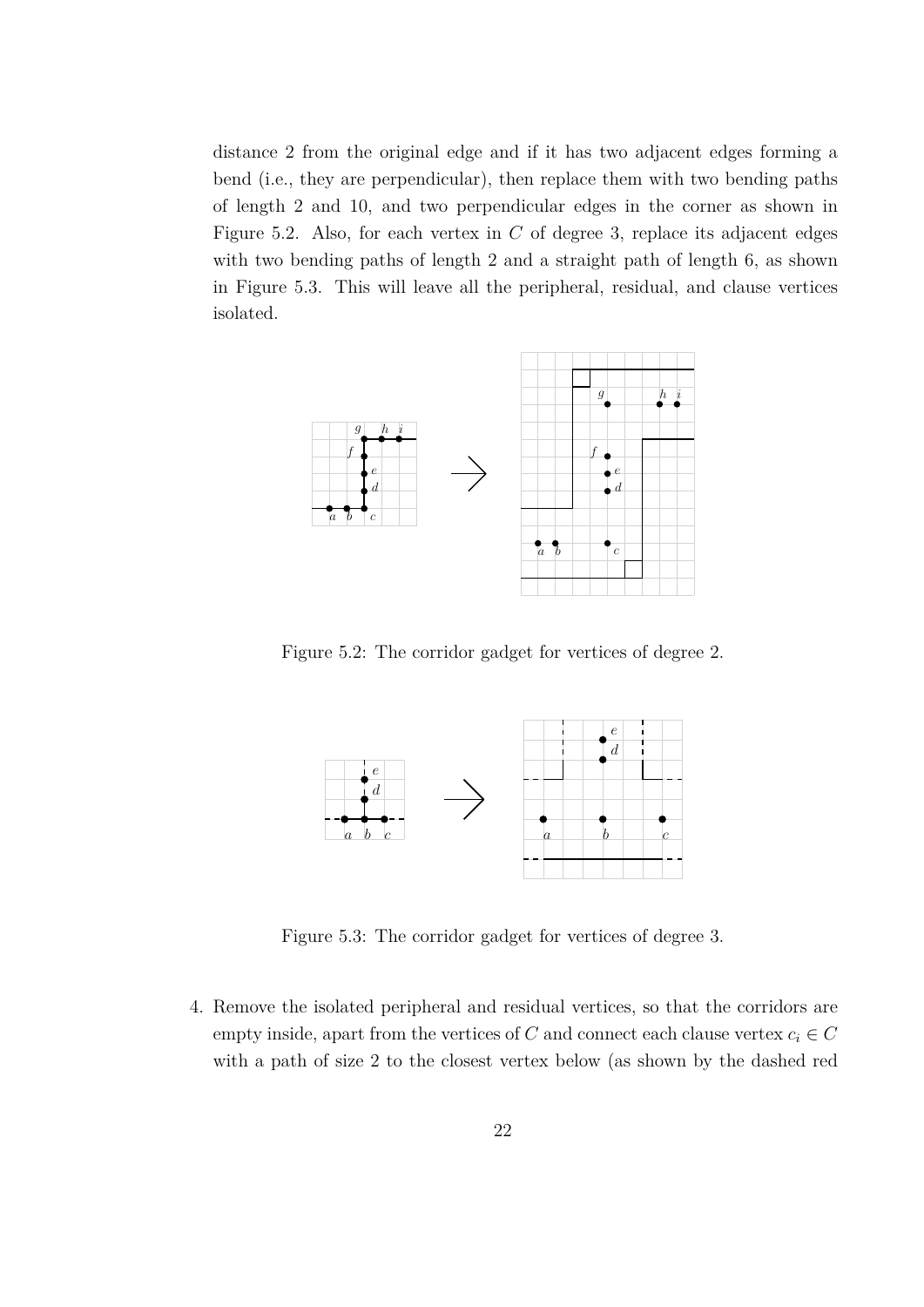lines in Figure 5.4).



Figure 5.4: The clause gadget.

- 5. The graph created thus far is obviously a subgraph of the  $(12k \times 12k)$ -grid. We now add all the vertices and edges of the  $(12k \times 12k)$ -grid that contains our graph, that are not within any gadget (variable or corridor).
- 6. Finally, connect each vertex  $c_i \in C$  to a  $(3 \times 5)$ -grid with a path of length  $m_i$ as in Figure 5.5. This will be called the *anchor gadget*.



Figure 5.5: The anchor gadget.

The resulting graph  $G'$  is the corresponding instance of the GRID SUBGRAPH problem. We shall now take a closer look at the gadgets employed.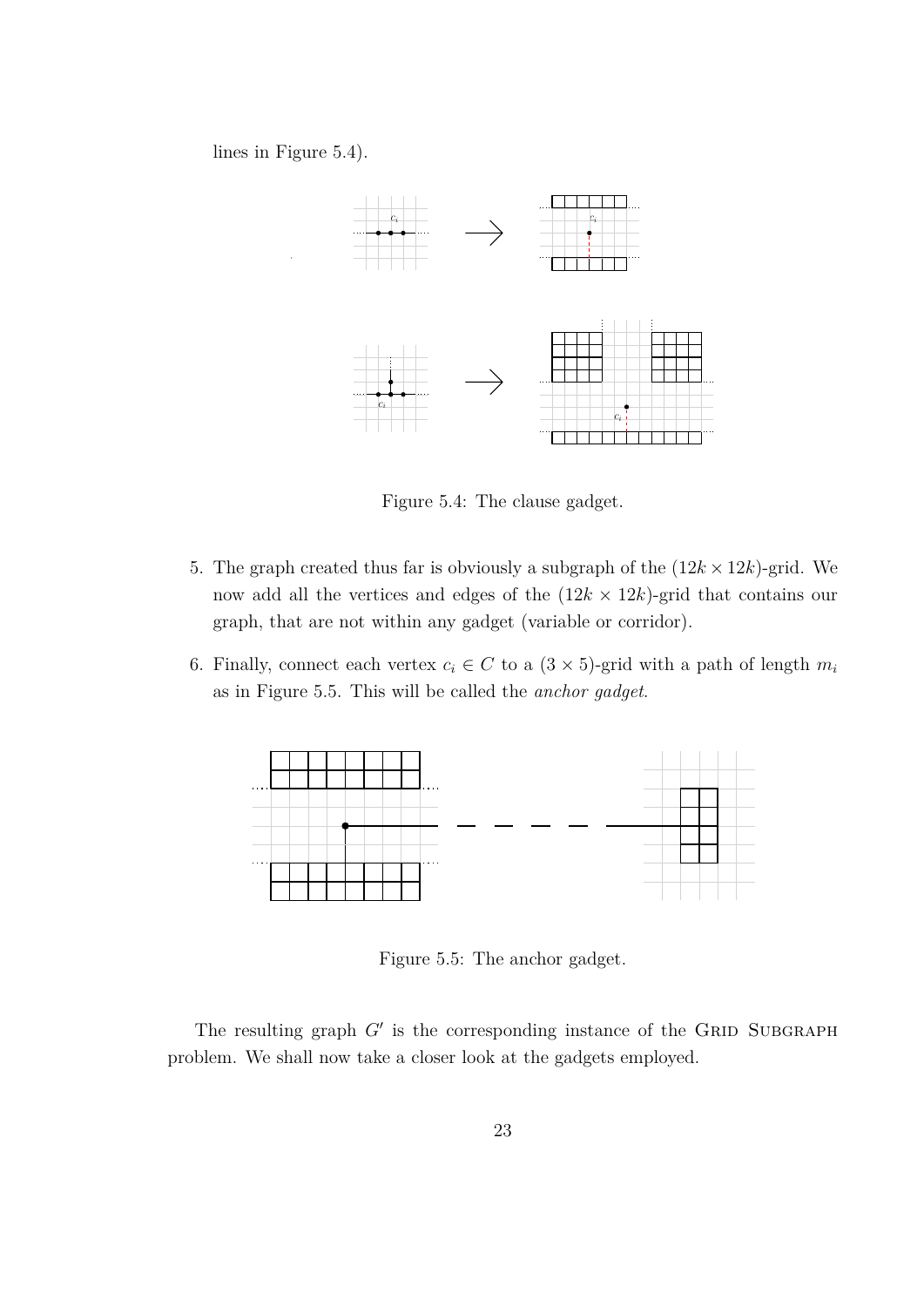- The variable gadget has 3 "entrances" which are connected to its surrounding corridor gadgets. At the end of each entrance there is an empty area containing a dashed purple-colored part. These areas will be called *ports* and the dashed parts *flaps*. The left entrance, port, and flap are called *negative* (since they correspond to the negative literal of the variable), while the two right ones are called *positive*. The big empty area in the center of the variable gadget is called *the hole*. In a drawing, the flaps can be placed on either side of the edges they are attached to. Also notice that if either of the two positive flaps is drawn inside the hole, then the negative must be drawn outside of it, i.e., in the negative port, but both of the positive flaps can be drawn there at the same time. Conversely, if the negative flap is drawn inside the hole, then both of the positive flaps must be drawn outside, i.e., in the positive ports.
- Each clause vertex has an anchor gadget attached to it. Obviously, these anchors are too big to be drawn inside the corridors and thus have to be drawn inside the variable gadgets and, more specifically, in their ports. Since each clause vertex is located in a corridor leading to the variables appearing in the clause, then the anchor must be drawn in a port of one of those variable gadgets.

To complete the proof, we have to prove that  $\phi$  is satisfiable if and only if  $G'$  is a subgraph of the  $(11k \times 11k)$ -grid.

Suppose first that  $\phi$  has a satisfying assignment. In that assignment, for every clause  $c_i$  there is at least one literal of a variable  $x_j$  appearing in  $c_i$  that is true. Then, in *G′* the anchor attached to the clause vertex *c<sup>i</sup>* can be placed in the port of the corresponding literal of the variable vertex  $x_j$ . If this is the negative literal, then the negative flap will be drawn inside the hole and the positive flaps in their ports, hence no other anchor can be drawn inside the positive ports, which means that the positive literals cannot satisfy another clause. Likewise, if it is a positive literal, then the anchor will be drawn in a positive port, the corresponding positive flap will be drawn inside the hole, and the negative flap in its port, which means two things: first, the negative literal cannot be the true one in the clause it appears, and second, the other positive literal may be, since the second positive flap can also be drawn inside the hole. That way, all the anchors can be drawn in ports, thus *G′* is indeed a subgraph of the  $(11k \times 11k)$ -grid.

Suppose that *G'* is a subgraph of some grid. Then, it must also be a subgraph of the  $(11k \times 11k)$ -grid and all the anchor gadgets are drawn in ports of variable gadgets.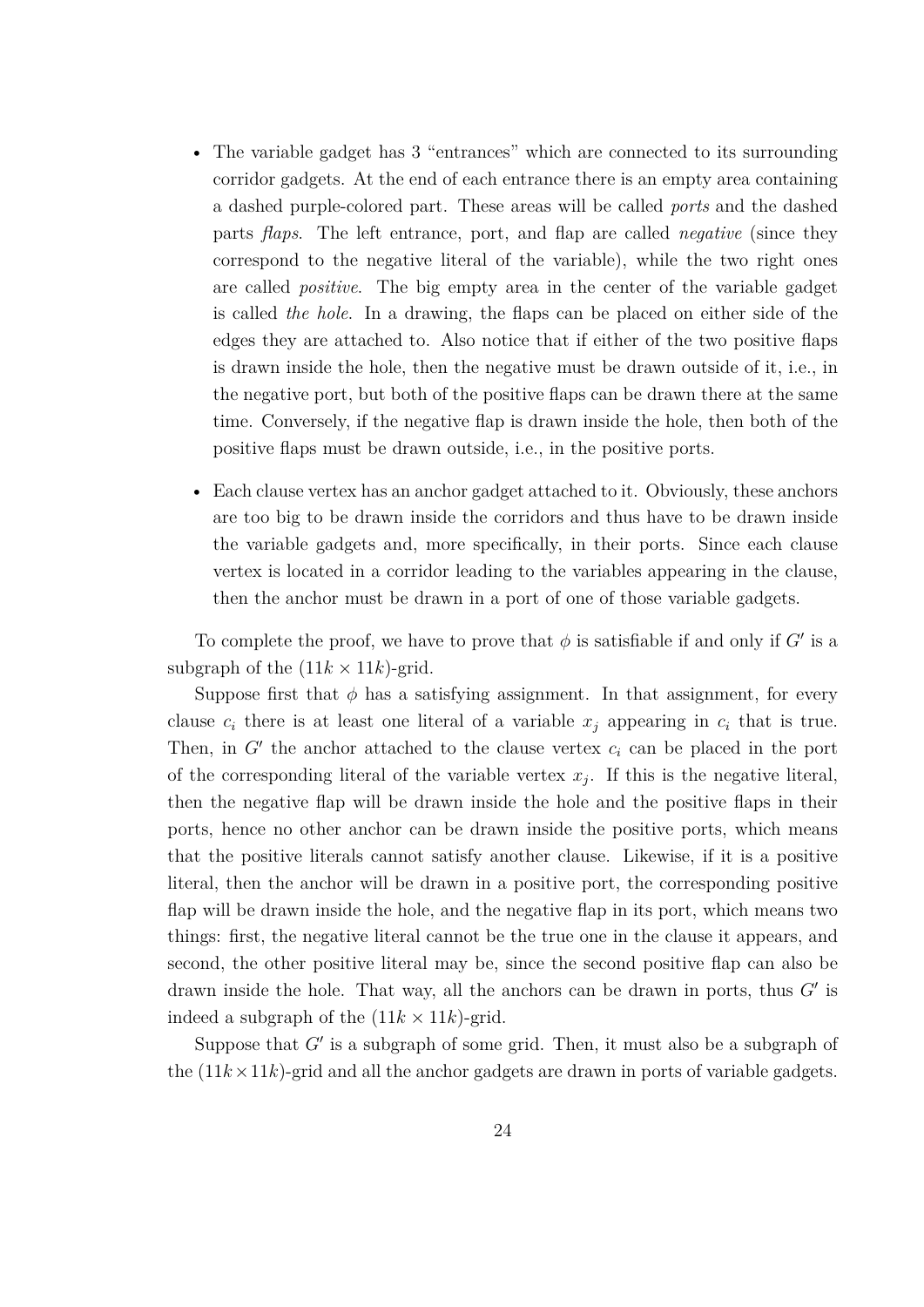As we observed, inside each variable gadget can be drawn at most two anchors in the positive ports, or at most one anchor in the negative port. So, let us consider the following truth assignment for each variable:

- if an anchor was drawn in its negative port, then that variable is false,
- if at least one anchor is drawn in one of its positive ports, then that variable is true,
- and if no anchor was drawn in the ports of that variable gadget, then that variable can either be true or false, so we set it arbitrarily to true.

That way, all clauses contain at least one true literal (the one with the anchor inside the corresponding vertex gadget) and there is no variable with both literals true, since that would mean that an anchor has been placed in both the negative and a positive port of the corresponding variable vertex, which is absurd. Hence,  $\phi$  is satisfiable.

Finally, it is evident that given a formula  $\phi$ , then  $G_{\phi}$ , *S*, and *G'* can all be constructed in quadratic time, thus the reduction is indeed polynomial.  $\Box$ 

To clarify the gadgets used in the reduction, we provide a brief example. Consider the planar  $(\leq 3, 3)$ -SAT formula

$$
\phi = (x_1 \lor x_2 \lor \overline{x}_3) \land (x_1 \lor \overline{x}_2) \land (x_2 \lor x_3) \land (\overline{x}_1 \lor x_3),
$$

which contains exactly 4 clauses and 3 variables. In the formula's incidence graph  $G_{\phi}$  (see Figure 5.6), every variable-vertex is connected to each clause-vertex whose corresponding clause in the formula contains at least one of the variable's literals.

Then, using Shiloack's algorithm, we derive the graph *S* from Figure 5.7, which is an orthogonal grid embedding of  $G_{\phi}$  on the  $(6 \times 10)$ -grid.

After we subdivide each edge 11 times, we get a subgraph of the  $(72 \times 120)$ -grid.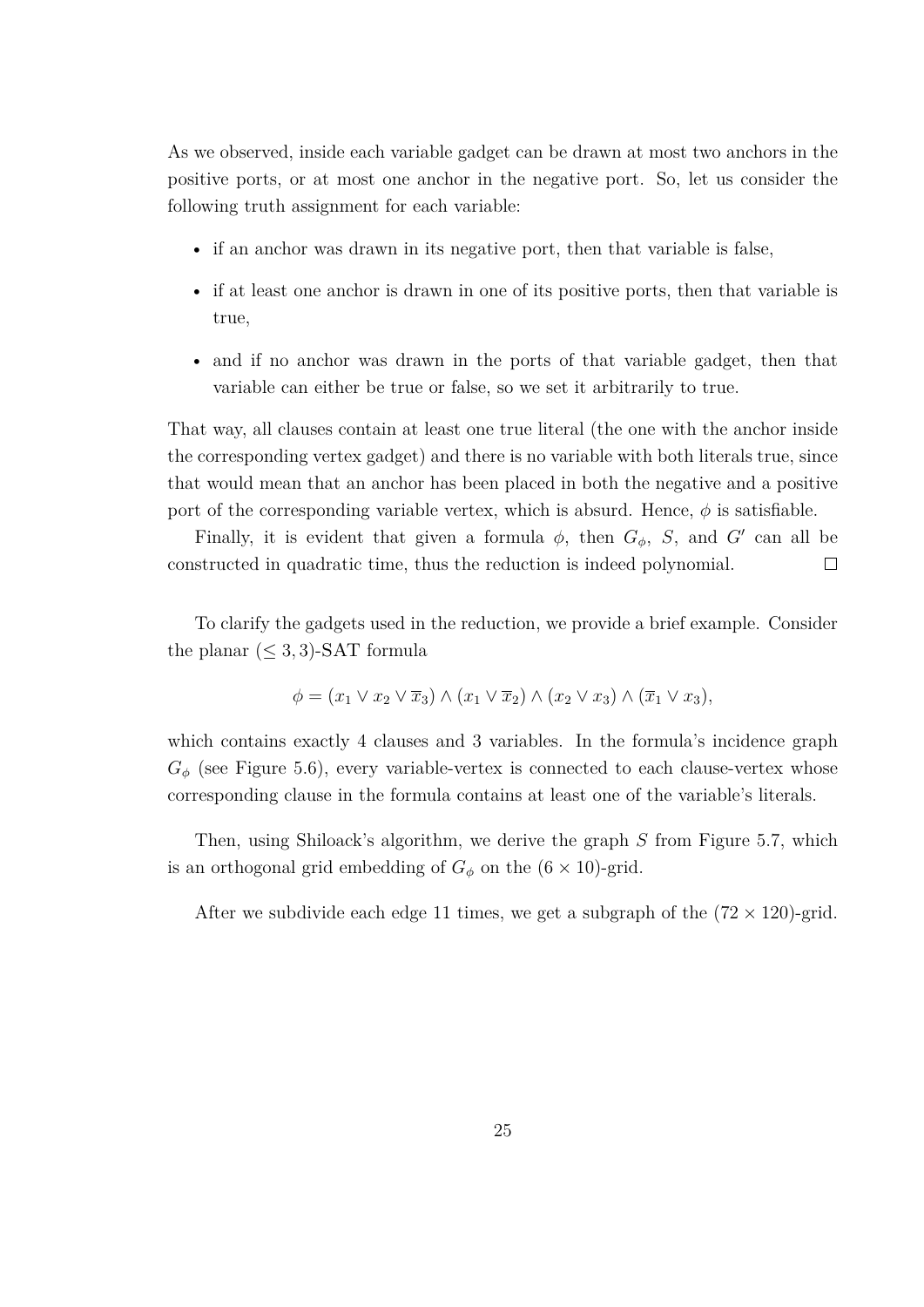

Figure 5.6: The incidence graph  $G_{\phi}$ . The square vertices correspond to clauses and the disc vertices to variables.

|  |       | $c_4$             |                      |                |       |  |
|--|-------|-------------------|----------------------|----------------|-------|--|
|  |       |                   |                      | c <sub>3</sub> |       |  |
|  | $x_1$ | $\frac{c_2}{c_1}$ | $\lfloor x_2\rfloor$ |                | $x_3$ |  |
|  |       |                   |                      |                |       |  |
|  |       |                   | $\scriptstyle{c_1}$  |                |       |  |

Figure 5.7: The orthogonal grid embedding *S* of  $G_{\phi}$ . Again, the square vertices correspond to clauses and the disc vertices to variables.

Next we add the variable, clause, and corridor gadgets (see Figure 5.9).

Finally, we "fill" the rest of the grid and add the anchor gadgets (see Figure 5.10). Notice that all the anchor gadgets can be placed in the ports, hence the graph is a yesinstance of GRID SUBGRAPH and therefore  $\phi$  is satisfiable. Moreover, by observing in which ports the anchors were placed, we can obtain a truth assignment that satisfies the formula, namely  $x_1 \leftarrow$  True,  $x_2 \leftarrow$  False, and  $x_3 \leftarrow$  True.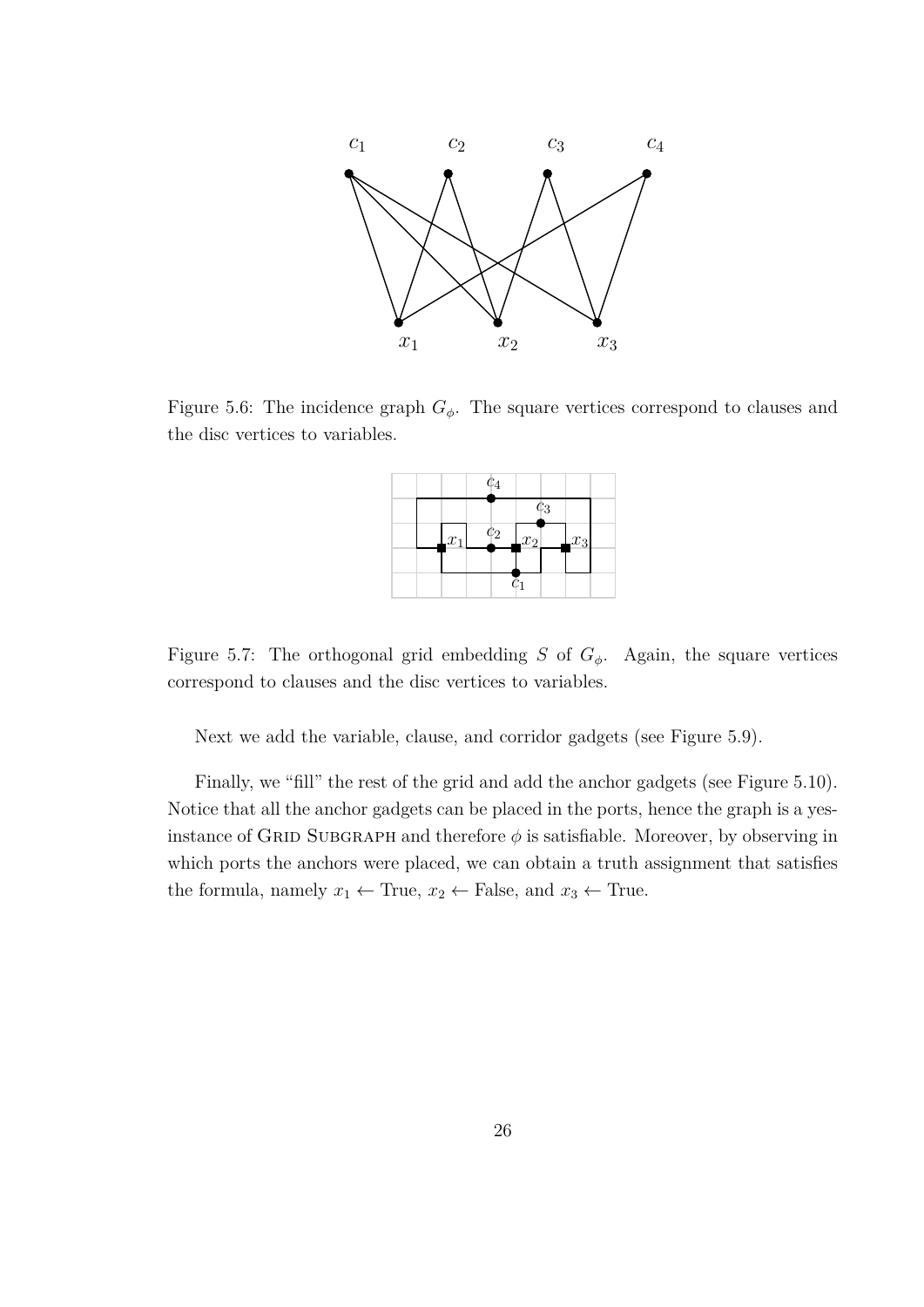

Figure 5.8: After subdividing each edge of *S* 11 times.



Figure 5.9: After adding the variable, clause, and corridor gadgets.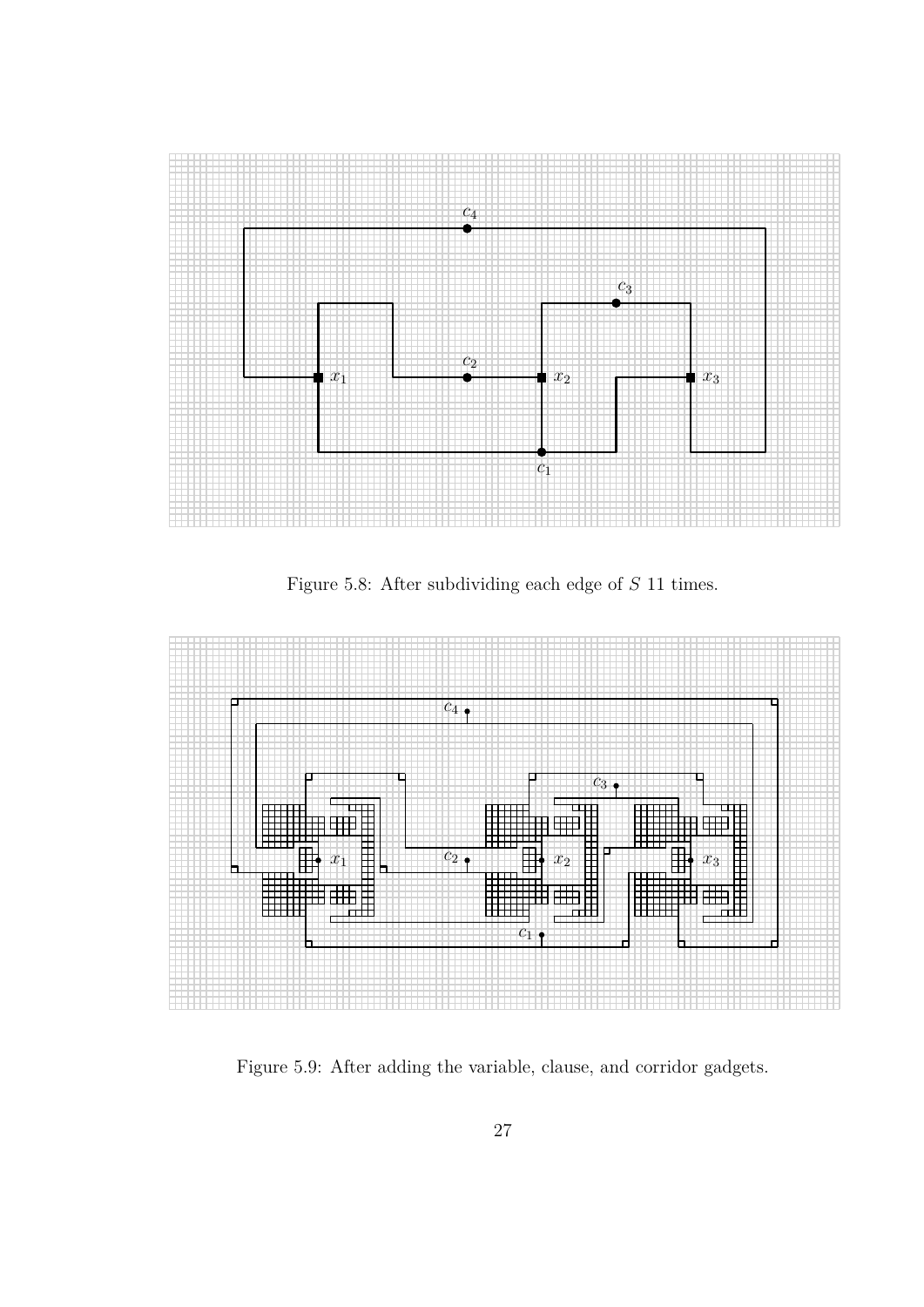

Figure 5.10: The formula is satisfiable since the graph can be embedded in a grid. graph can be embedded in a grid satisfiable since the 5.10: The formula is Figure !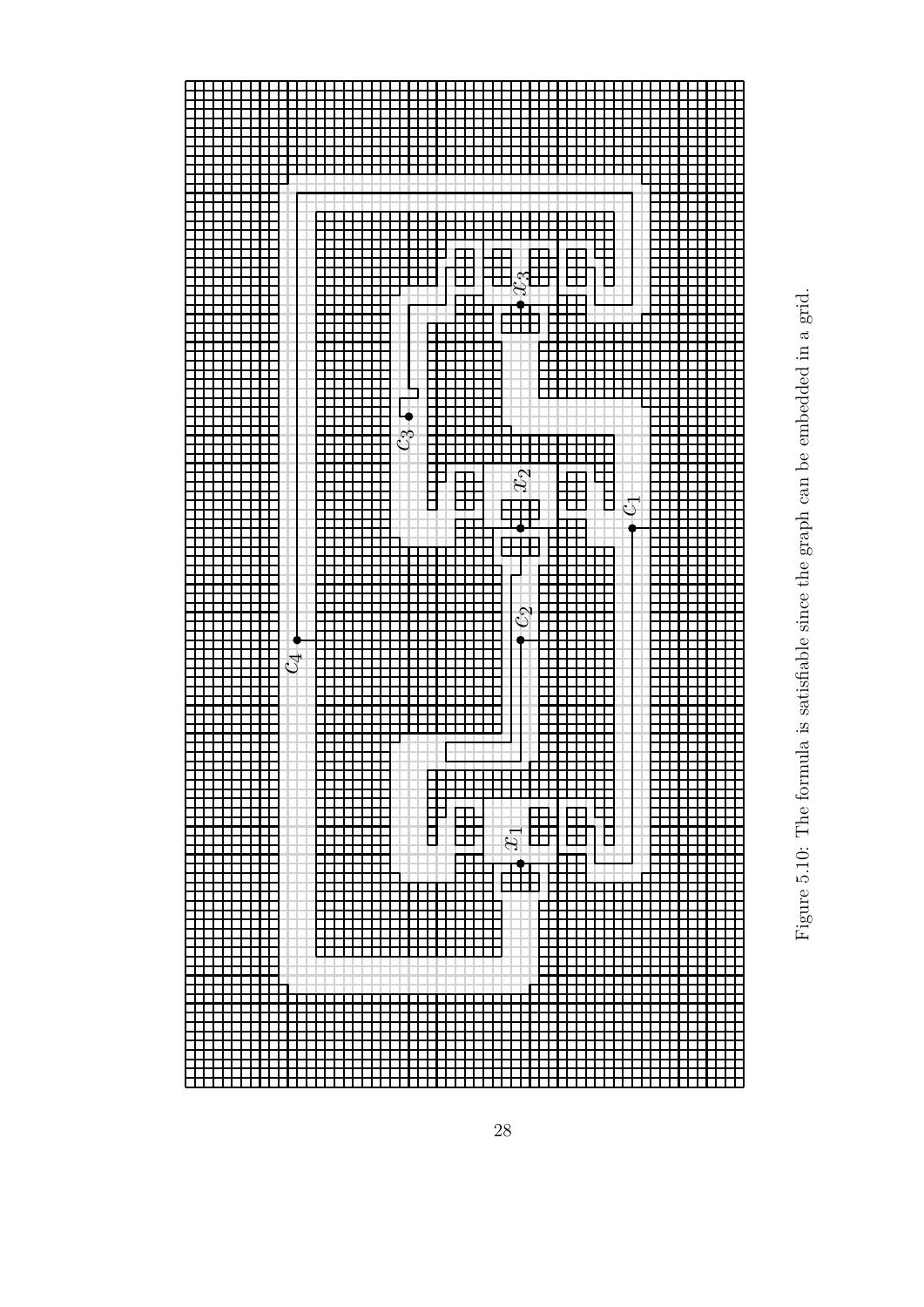## **Bibliography**

- [1] S. N. Bhatt and S. S. Cosmadakis. The complexity of minimizing wire lengths in vlsi layouts. *Information Processing Letters*, 25(4):263 – 267, 1987.
- [2] F. J. Brandenburg. *Nice drawings of graphs are computationally hard*, pages 1–15. Springer Berlin Heidelberg, Berlin, Heidelberg, 1990.
- [3] E. Dahlhaus, D. S. Johnson, C. H. Papadimitriou, P. D. Seymour, and M. Yannakakis. The complexity of multiterminal cuts. *SIAM Journal on Computing*, 23:864–894, 1994.
- [4] V. G. de Sá, G. D. da Fonseca, R. C. Machado, and C. M. de Figueiredo. Complexity dichotomy on partial grid recognition. *Theoretical Computer Science*,  $412(22):2370 - 2379, 2011.$
- [5] G. Di Battista, P. Eades, R. Tamassia, and I. G. Tollis. Algorithms for drawing graphs: An annotated bibliography. *Computational Geometry: Theory and Applications*, 4(5):235–282, Oct. 1994.
- [6] A. Garg and R. Tamassia. On the computational complexity of upward and rectilinear planarity testing. *SIAM J. Comput.*, 31(2):601–625, Feb. 2002.
- [7] A. Gregori. Unit-length embedding of binary trees on a square grid. *Information Processing Letters*, 31(4):167 – 173, 1989.
- [8] P. J. Idicula. Drawing trees in grids. *Masters Thesis*, 1990.
- [9] D. Lichtenstein. Planar formulae and their uses. *SIAM Journal on Computing*, 2(11):329–343, 1982.
- [10] Y.-B. Lin, Z. Miller, M. Perkel, D. Pritikin, and I. Sudborough. Expansion of layouts of complete binary trees into grids. *Discrete Applied Mathematics*,  $131(3):611 - 642, 2003.$